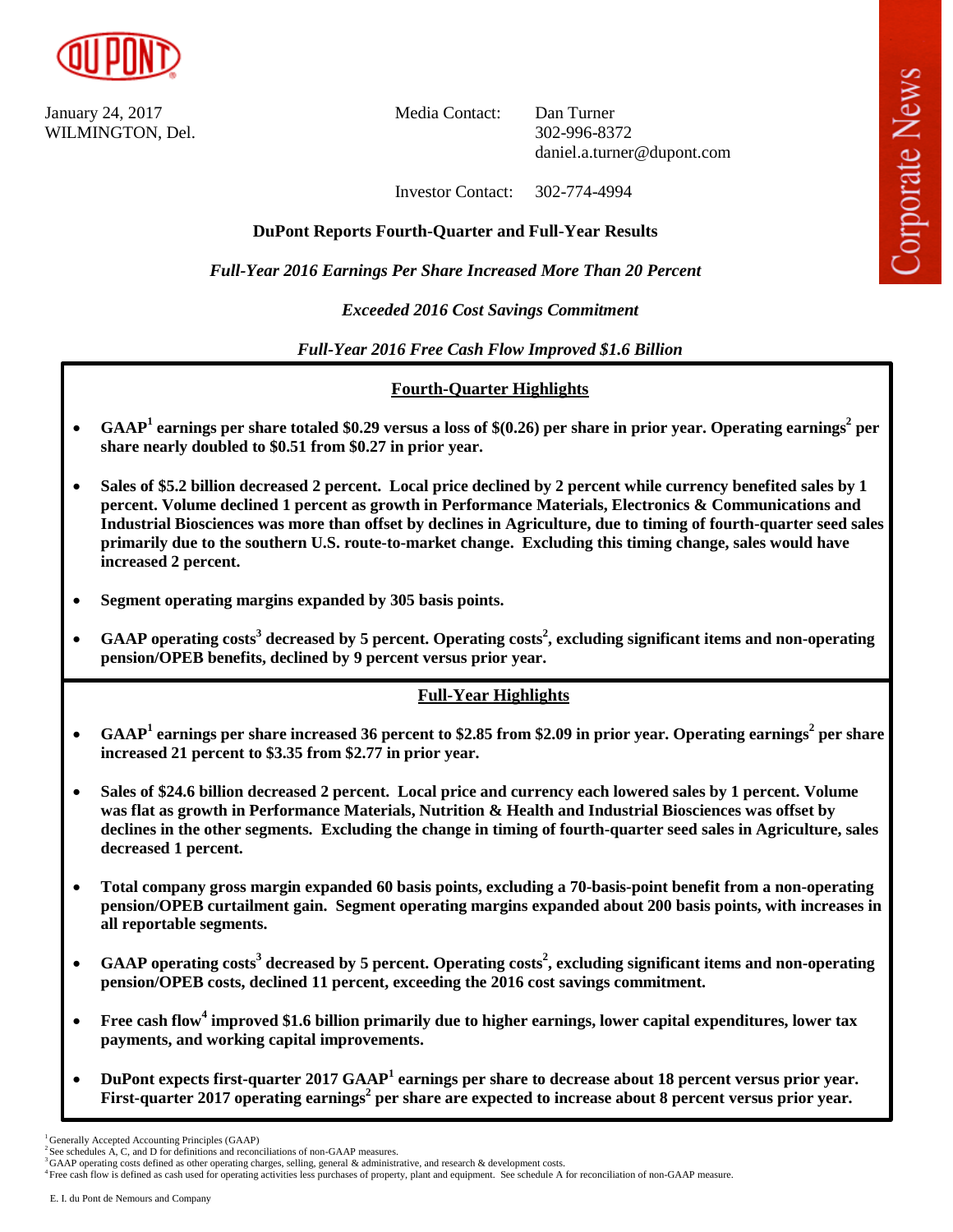WILMINGTON, Del., Jan. 24, 2017 – DuPont (NYSE: DD), a science company that brings world-class, innovative products, materials, and services to the global marketplace, today announced fourth-quarter 2016 GAAP earnings of \$0.29 per share and operating earnings<sup>2</sup> of \$0.51 per share. Prior year GAAP and operating earnings<sup>2</sup> were a loss of \$(0.26) and earnings of \$0.27 per share, respectively. GAAP income from continuing operations before taxes was \$353 million, including charges of \$(599) million related to an asset impairment charge and transaction costs offset by a \$382 million non-operating pension/OPEB gain. Prior year GAAP loss from continuing operations before taxes was \$(421) million, including a \$(775) million charge for restructuring costs. Refer to Schedule B for details of significant items excluded from operating earnings per share.

For the full-year 2016, DuPont delivered GAAP earnings of \$2.85 per share and operating earnings<sup>2</sup> of \$3.35 per share. Prior-year GAAP and operating earnings<sup>2</sup> were \$2.09 and \$2.77 per share, respectively.

Fourth-quarter sales were \$5.2 billion, down 2 percent versus prior year as a 1-percent benefit from currency was offset by a 2-percent decline in local price and a 1-percent decline in volume. Volume declined as growth in Performance Materials, Electronics & Communications and Industrial Biosciences was more than offset by declines in Agriculture, due to timing of fourth-quarter seed sales primarily due to the southern U.S. route-to-market change. Excluding this timing change, sales would have increased 2 percent. Full-year sales totaled \$24.6 billion, down 2 percent versus prior year due to a 1-percent negative impact from currency and a 1-percent decline in local price. Volume was flat as growth in Performance Materials, Nutrition & Health and Industrial Biosciences was offset by declines in the other segments. Excluding the change in timing of fourth-quarter seed sales in Agriculture, sales decreased 1 percent.

Free cash flow<sup>4</sup> improvement of \$1.6 billion for the year reflected higher earnings, lower capital expenditures, lower tax payments, working capital improvements, and the absence of Chemours cash outflows.

"2016 was an important year for DuPont as we exceeded our expectations for earnings, cost savings, operating margin expansion and free cash flow improvement," said Ed Breen, chairman and CEO of DuPont. "We made excellent progress on our strategic priorities in 2016 to increase shareholder value, and we will build on this groundwork as we move into 2017. We look forward to closing the merger with Dow and are continuing to have constructive discussions with regulators in key jurisdictions. We now expect the merger to close in the first half of 2017, pending regulatory approval."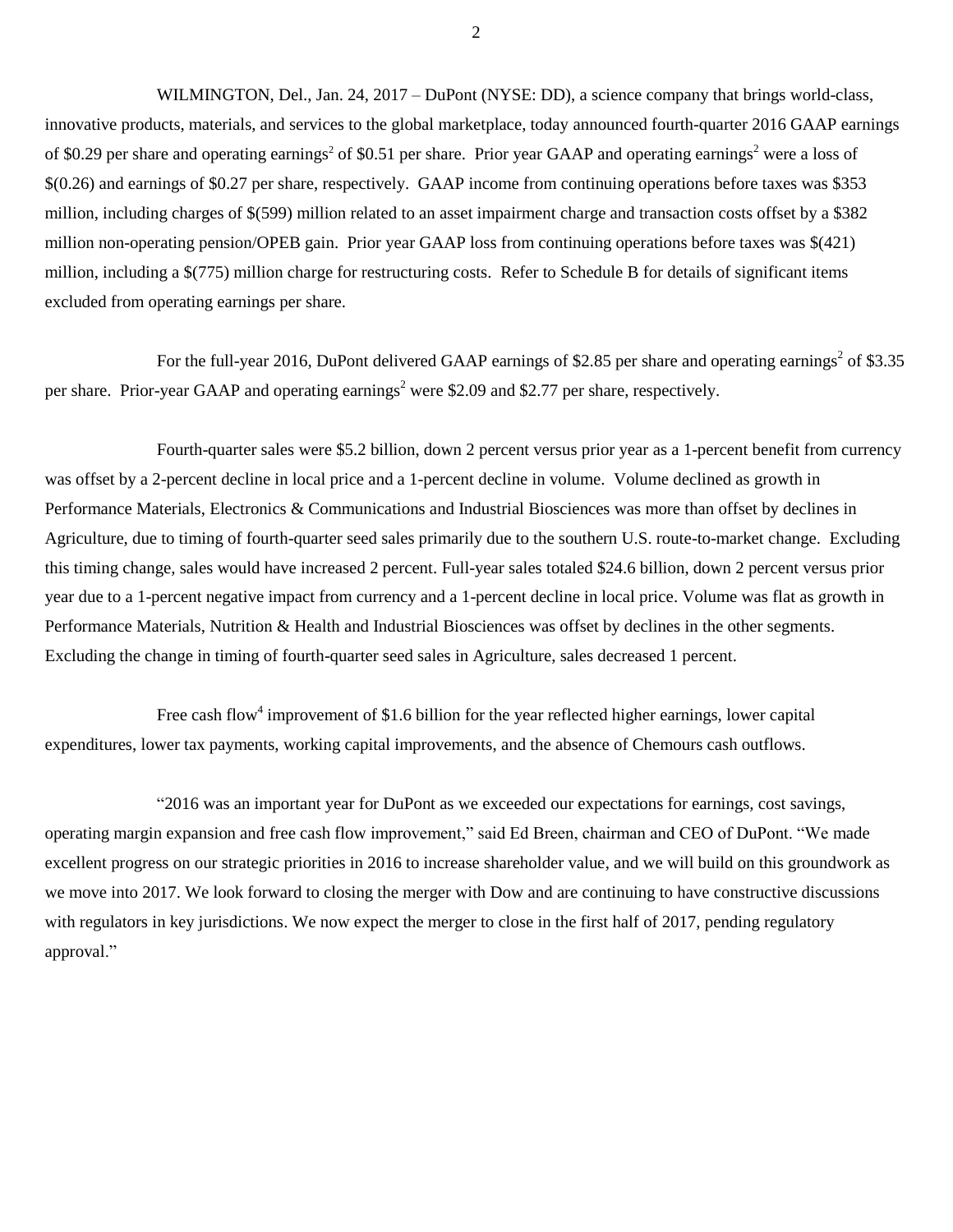|                                 |    | Three Months Ended<br>December 31, 2016 |        | Percent Change Due to: |          |                          |                          |
|---------------------------------|----|-----------------------------------------|--------|------------------------|----------|--------------------------|--------------------------|
|                                 |    | $\%$                                    |        | Local Price and        |          |                          | Portfolio /              |
|                                 |    | \$                                      | Change | <b>Product Mix</b>     | Currency | Volume                   | Other                    |
| (Dollars in millions)           |    |                                         |        |                        |          |                          |                          |
| U.S. & Canada                   | \$ | 1,676                                   | (11)   | (7)                    | -        | (4)                      |                          |
| $EMEA$ *                        |    | 1,183                                   | (1)    |                        | (1)      | $\overline{\phantom{0}}$ |                          |
| Asia Pacific                    |    | 1,543                                   | 9      | -                      |          | 9                        | (1)                      |
| Latin America                   |    | 809                                     | ٠      | 2                      | 7        | (9)                      | $\overline{\phantom{0}}$ |
| <b>Total Consolidated Sales</b> | S  | 5,211                                   | (2)    | (2)                    |          | (1)                      |                          |

# **Global Consolidated Net Sales – 4th Quarter and Full Year**

|                                 | <b>Twelve Months Ended</b> |                   |                        |          |        |             |  |  |  |  |  |
|---------------------------------|----------------------------|-------------------|------------------------|----------|--------|-------------|--|--|--|--|--|
|                                 |                            | December 31, 2016 | Percent Change Due to: |          |        |             |  |  |  |  |  |
|                                 |                            | $\%$              | Local Price and        |          |        | Portfolio / |  |  |  |  |  |
|                                 | \$                         | Change            | Product Mix            | Currency | Volume | Other       |  |  |  |  |  |
| (Dollars in millions)           |                            |                   |                        |          |        |             |  |  |  |  |  |
| U.S. & Canada                   | \$10,413                   | (3)               | (2)                    | ۰        |        | (1)         |  |  |  |  |  |
| $EMEA$ *                        | 5,739                      | (5)               |                        | (3)      | (2)    | (1)         |  |  |  |  |  |
| Asia Pacific                    | 5,801                      | 3                 | (1)                    | (1)      | 4      |             |  |  |  |  |  |
| Latin America                   | 2,641                      | (3)               | 2                      | (2)      | (2)    | (1)         |  |  |  |  |  |
| <b>Total Consolidated Sales</b> | \$ 24,594                  | $\left( 2\right)$ | (1)                    | (1)      |        |             |  |  |  |  |  |

\* Europe, Middle East & Africa

# **Segment Net Sales – 4th Quarter and Full Year**

|                               |    |       | Three Months Ended |                        |          |        |             |  |  |  |  |
|-------------------------------|----|-------|--------------------|------------------------|----------|--------|-------------|--|--|--|--|
|                               |    |       | December 31, 2016  | Percent Change Due to: |          |        |             |  |  |  |  |
|                               |    |       |                    | Local Price and        |          |        | Portfolio / |  |  |  |  |
|                               |    | \$    | % Change           | Product Mix            | Currency | Volume | Other       |  |  |  |  |
| (Dollars in millions)         |    |       |                    |                        |          |        |             |  |  |  |  |
| Agriculture                   | S. | 1,393 | (10)               | (4)                    | 4        | (9)    | (1)         |  |  |  |  |
| Electronics & Communications  |    | 521   | 6                  |                        |          | 6      |             |  |  |  |  |
| Industrial Biosciences        |    | 401   |                    | (1)                    | (1)      | 2      |             |  |  |  |  |
| Nutrition & Health            |    | 809   |                    |                        |          |        |             |  |  |  |  |
| <b>Performance Materials</b>  |    | 1,331 | 4                  | (2)                    |          |        | (1)         |  |  |  |  |
| <b>Protection Solutions</b>   |    | 717   |                    |                        |          |        |             |  |  |  |  |
| Other                         |    | 39    |                    |                        |          |        |             |  |  |  |  |
| <b>Consolidated Net Sales</b> |    | 5,211 | (2)                | (2)                    |          | (1)    |             |  |  |  |  |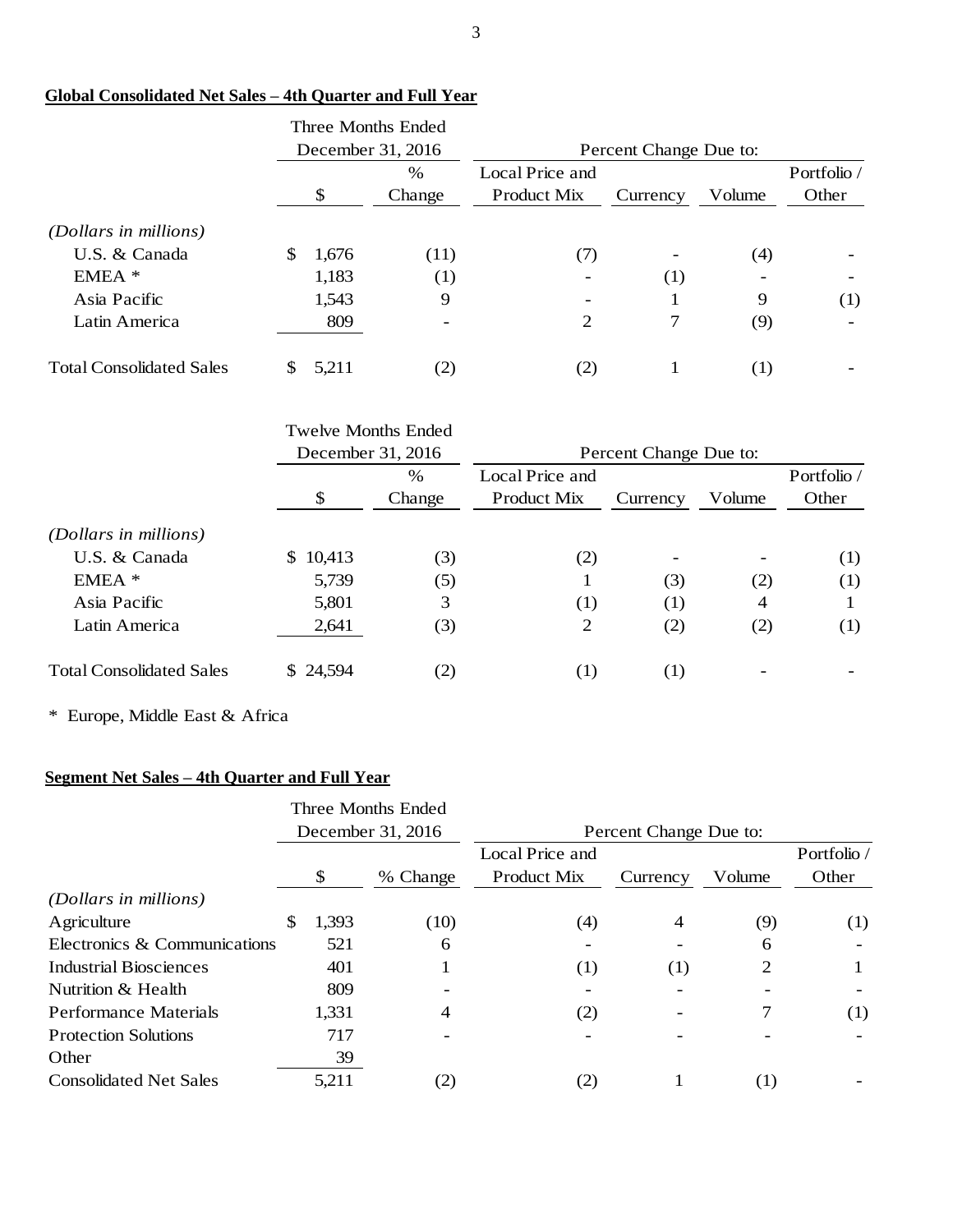# **Segment Net Sales – 4th Quarter and Full Year, Continued**

|                               |   |        | Twelve Months Ended |                        |          |        |             |  |  |  |
|-------------------------------|---|--------|---------------------|------------------------|----------|--------|-------------|--|--|--|
|                               |   |        | December 31, 2016   | Percent Change Due to: |          |        |             |  |  |  |
|                               |   |        |                     | Local Price and        |          |        | Portfolio / |  |  |  |
|                               |   | \$     | % Change            | Product Mix            | Currency | Volume | Other       |  |  |  |
| (Dollars in millions)         |   |        |                     |                        |          |        |             |  |  |  |
| Agriculture                   | S | 9.516  | (3)                 |                        | (2)      | (1)    |             |  |  |  |
| Electronics & Communications  |   | 1,960  | (5)                 | (2)                    |          | (3)    |             |  |  |  |
| Industrial Biosciences        |   | 1,500  |                     |                        | (2)      | 2      |             |  |  |  |
| Nutrition & Health            |   | 3,268  |                     |                        | (2)      | 2      |             |  |  |  |
| <b>Performance Materials</b>  |   | 5,249  | (1)                 | (3)                    | (1)      | 3      |             |  |  |  |
| <b>Protection Solutions</b>   |   | 2,954  | (3)                 | (1)                    |          | (2)    |             |  |  |  |
| Other                         |   | 147    |                     |                        |          |        |             |  |  |  |
| <b>Consolidated Net Sales</b> |   | 24,594 | (2)                 | (1)                    | (1)      |        |             |  |  |  |

# **Operating Earnings – 4th Quarter and Full Year**

|                                                           |            |                           |        |                           | Change vs. 2015 |        |
|-----------------------------------------------------------|------------|---------------------------|--------|---------------------------|-----------------|--------|
| (Dollars in millions)                                     | 4Q16       |                           | 4Q15   |                           | \$              | $\%$   |
| Agriculture                                               | \$<br>(19) | \$                        | (54)   | $\mathbb{S}$              | 35              | 65%    |
| Electronics & Communications                              | 98         |                           | 87     |                           | 11              | 13%    |
| <b>Industrial Biosciences</b>                             | 67         |                           | 78     |                           | (11)            | $-14%$ |
| Nutrition & Health                                        | 135        |                           | 85     |                           | 50              | 59%    |
| <b>Performance Materials</b>                              | 328        |                           | 281    |                           | 47              | 17%    |
| <b>Protection Solutions</b>                               | 142        |                           | 147    |                           | (5)             | $-3%$  |
| Other                                                     | (48)       |                           | (71)   |                           | 23              | 32%    |
| Total segment operating earnings <sup>(5)</sup>           | 703        |                           | 553    |                           | 150             | 27%    |
| Exchange gains (losses) <sup>(6)</sup>                    | 106        |                           | (24)   |                           | 130             | nm     |
| Corporate expenses $(5)$                                  | (88)       |                           | (160)  |                           | 72              | $-45%$ |
| Interest expense                                          | (92)       |                           | (82)   |                           | (10)            | 12%    |
| Operating earnings before income taxes <sup>(2)</sup>     | 629        |                           | 287    |                           | 342             | 119%   |
| Provision for income taxes on operating earnings $^{(2)}$ | (180)      |                           | (51)   |                           | (129)           |        |
| Less: Net income attributable to noncontrolling interests | (2)        |                           | (3)    |                           | 1               |        |
| Operating earnings <sup><math>(2)</math></sup>            | \$<br>451  | \$                        | 239    | \$                        | 212             | 89%    |
| Operating earnings per share $(2)$                        | \$0.51     | $\boldsymbol{\mathsf{S}}$ | 0.27   | \$                        | 0.24            | 89%    |
| GAAP earnings per share                                   | \$0.29     | \$                        | (0.26) | $\boldsymbol{\mathsf{S}}$ | 0.55            | 212%   |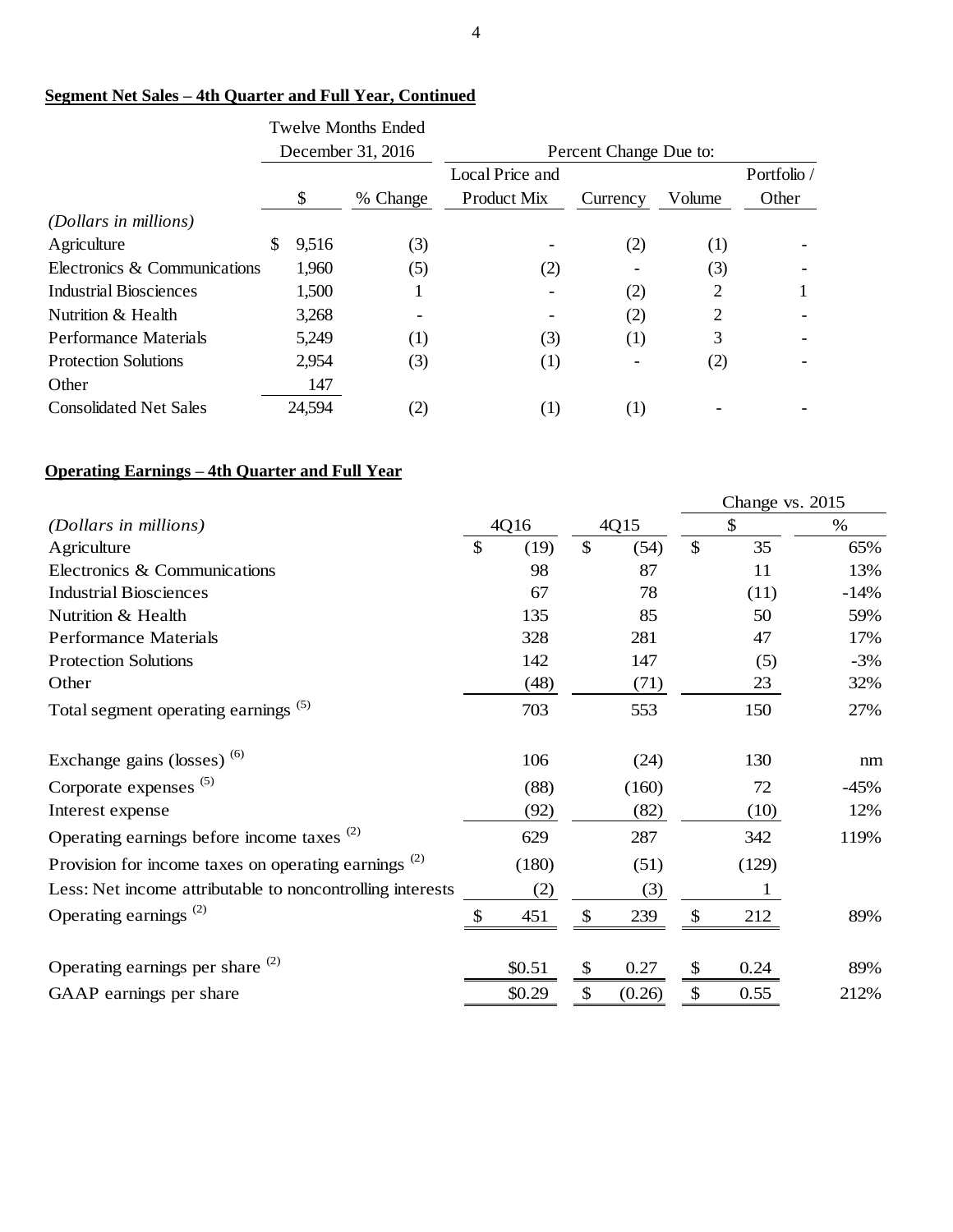# **Operating Earnings – 4th Quarter and Full Year, Continued**

|                                                           |    |                 |                           |                 | Change vs. 2015 |        |  |
|-----------------------------------------------------------|----|-----------------|---------------------------|-----------------|-----------------|--------|--|
| (Dollars in millions)                                     |    | <b>YTD 2016</b> |                           | <b>YTD 2015</b> | \$              | $\%$   |  |
| Agriculture                                               | \$ | 1,758           | $\mathbb{S}$              | 1,646           | \$<br>112       | 7%     |  |
| Electronics & Communications                              |    | 358             |                           | 359             | (1)             | 0%     |  |
| <b>Industrial Biosciences</b>                             |    | 270             |                           | 243             | 27              | 11%    |  |
| Nutrition & Health                                        |    | 504             |                           | 373             | 131             | 35%    |  |
| <b>Performance Materials</b>                              |    | 1,297           |                           | 1,216           | 81              | 7%     |  |
| <b>Protection Solutions</b>                               |    | 668             |                           | 641             | 27              | 4%     |  |
| Other                                                     |    | (215)           |                           | (235)           | 20              | 9%     |  |
| Total segment operating earnings <sup>(5)</sup>           |    | 4,640           |                           | 4,243           | 397             | 9%     |  |
| Exchange gains (losses) $(5)(6)$                          |    | (106)           |                           | 93              | (199)           | nm     |  |
| Corporate expenses $(5)$                                  |    | (340)           |                           | (573)           | 233             | $-41%$ |  |
| Interest expense                                          |    | (370)           |                           | (322)           | (48)            | 15%    |  |
| Operating earnings before income taxes <sup>(2)</sup>     |    | 3,824           |                           | 3,441           | 383             | 11%    |  |
| Provision for income taxes on operating earnings $^{(2)}$ |    | (861)           |                           | (932)           | 71              |        |  |
| Less: Net income attributable to noncontrolling interests |    | 12              |                           | 6               | 6               |        |  |
| Operating earnings $(2)$                                  | \$ | 2,951           | \$                        | 2,503           | \$<br>448       | 18%    |  |
| Operating earnings per share $(2)$                        |    | \$3.35          | $\boldsymbol{\mathsf{S}}$ | 2.77            | \$<br>0.58      | 21%    |  |
| GAAP earnings per share                                   |    | \$2.85          | \$                        | 2.09            | \$<br>0.76      | 36%    |  |

(5) See Schedules B and C for listing of significant items.

(6) See Schedule D for additional information on exchange gains and losses.

The following is a summary of business results for each of the company's reportable segments comparing fourth quarter and full year with the prior year, unless otherwise noted.

**Agriculture** – For the fourth-quarter 2016, an operating loss of \$19 million improved \$35 million, or 65 percent. A benefit from currency of \$78 million and cost savings, were partially offset by timing of seed deliveries, primarily related to the southern U.S. route-to-market change. Operating margins expanded by about 210 basis points.

Full-year operating earnings of \$1,758 million increased \$112 million, or 7 percent, as cost savings and lower product costs were partially offset by timing of seed deliveries, primarily related to the southern U.S. route-to-market change and negative currency. Operating margins expanded by about 170 basis points.

**Electronics & Communications** – Fourth-quarter 2016 operating earnings of \$98 million increased \$11 million, or 13 percent, on cost savings and volume growth in Solamet<sup>®</sup> paste. Operating margins expanded by about 115 basis points.

Full-year operating earnings of \$358 million were even with the prior year as cost savings were offset by lower sales and a \$16 million litigation expense. Sales declined on weakness in consumer electronics markets and decreased demand in the photovoltaic market impacting sales of Tedlar® film. Operating margins expanded by about 90 basis points.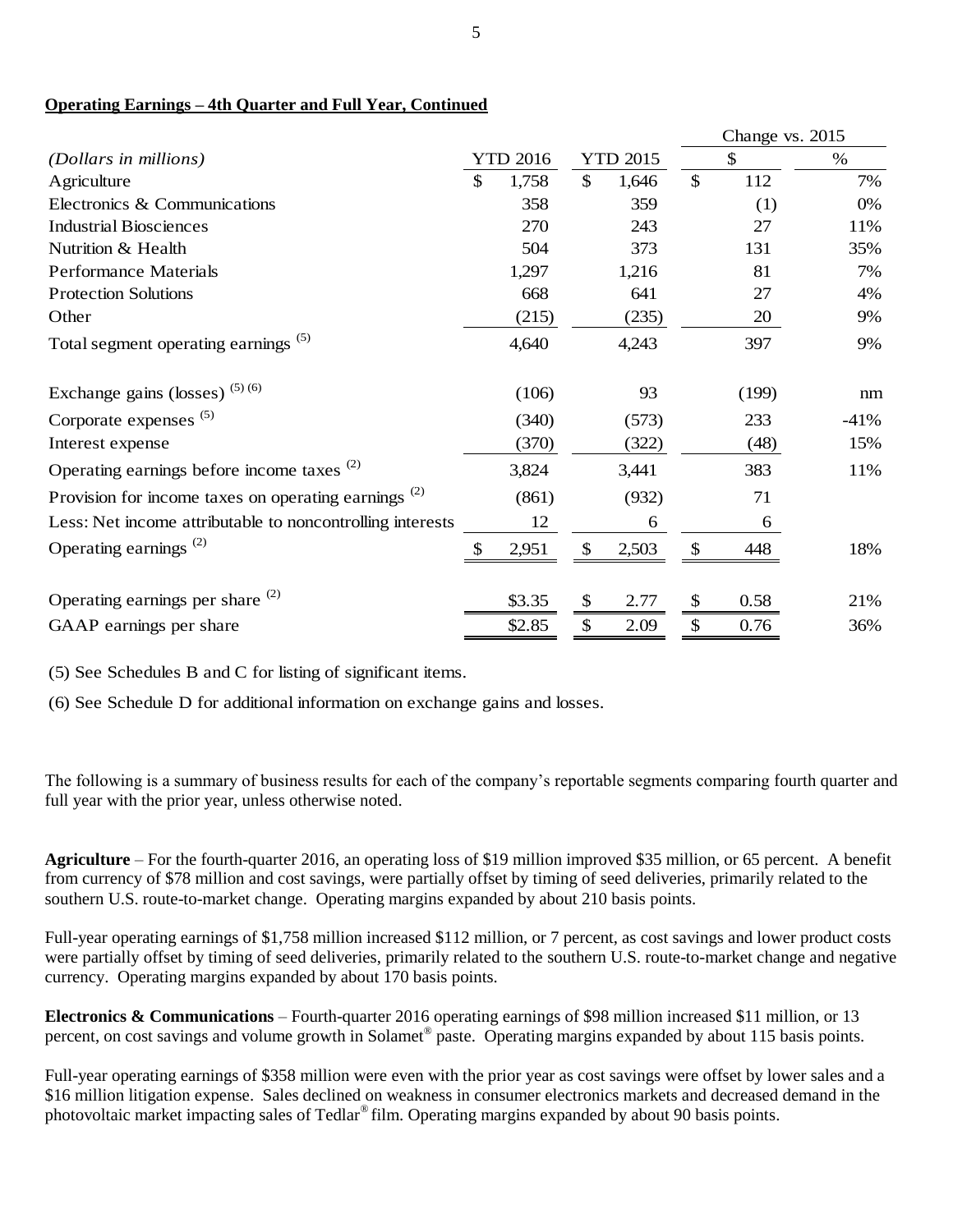**Industrial Biosciences** - Fourth-quarter 2016 operating earnings of \$67 million decreased \$11 million, or 14 percent, primarily due to declines in CleanTech. Operating margins contracted by about 295 basis points.

Full-year operating earnings of \$270 million increased \$27 million, or 11 percent, reflecting cost savings and an increase in sales, partly offset by a negative impact from currency. Operating margins expanded by 155 basis points.

**Nutrition & Health** – Fourth-quarter 2016 operating earnings of \$135 million increased \$50 million, or 59 percent, on cost savings and a \$27 million gain from an asset sale. Volume was flat as growth in sweeteners and probiotics was offset by declines in protein solutions. Operating margins expanded by 615 basis points.

Full-year operating earnings of \$504 million increased \$131 million, or 35 percent, on cost savings, volume growth in probiotics and cultures and a \$27 million gain from an asset sale. Operating margins expanded by about 400 basis points.

**Performance Materials** - Fourth-quarter 2016 operating earnings of \$328 million increased \$47 million, or 17 percent, as lower product costs, cost savings, and increased demand in global automotive markets, more than offset the absence of \$33 million in prior year benefits from the sale of a business and tax benefits associated with a manufacturing site. Operating margins expanded by 275 basis points.

Full-year operating earnings of \$1,297 million increased \$81 million, or 7 percent as cost savings, increased volumes, and lower product costs, more than offset a \$63 million negative impact from currency and the absence of \$49 million of benefits from the prior year, comprised of a net benefit from a joint venture, the sale of a business and the realization of tax benefits associated with a manufacturing site. Operating margins expanded by about 180 basis points.

**Protection Solutions** – Fourth-quarter 2016 operating earnings of \$142 million decreased \$5 million, or 3 percent, as cost savings were more than offset by higher costs due to lower plant utilization and the negative impact from currency. Operating margins contracted by about 60 basis points.

Full-year operating earnings of \$668 million increased \$27 million, or 4 percent, as cost savings were partially offset by the impact of lower sales. Operating margins expanded by about 150 basis points.

## **First-Quarter 2017 Outlook**

We expect the merger to close in the first half of 2017, pending regulatory approval. Therefore, only guidance for the first quarter of 2017 is being provided. The company expects first-quarter 2017 GAAP earnings to decrease about 18 percent from prior year. The company's first-quarter 2017 GAAP earnings include an expected charge of about \$0.15 per share for transaction costs associated with the planned merger with Dow. Prior year GAAP earnings included a net benefit of \$0.18 per share from significant items, primarily due to a gain on the sale of an entity.

First-quarter 2017 operating earnings<sup>2</sup> are expected to increase about 8 percent versus prior year driven by benefits from cost savings and the impact of the change in timing for seed deliveries, primarily related to the southern U.S. route-to-market change in Agriculture. These benefits are anticipated to be partially offset by the expected reduction in planted corn acres in the U.S.

DuPont will hold a conference call and webcast on Tuesday, Jan. 24, 2017, at 8:00 AM ET to discuss this news release. The webcast and additional presentation materials can be accessed by visiting the company's investor website (Events & [Presentations\)](http://www.investors.dupont.com/investor-relations/events-and-presentations/default.aspx) at [www.investors.dupont.com.](http://www.investors.dupont.com/) A replay of the conference call webcast will be available for 90 days by calling 1-630-652-3042, Passcode 6670063#. For additional information see the investor center at [http://www.dupont.com.](http://www.dupont.com/)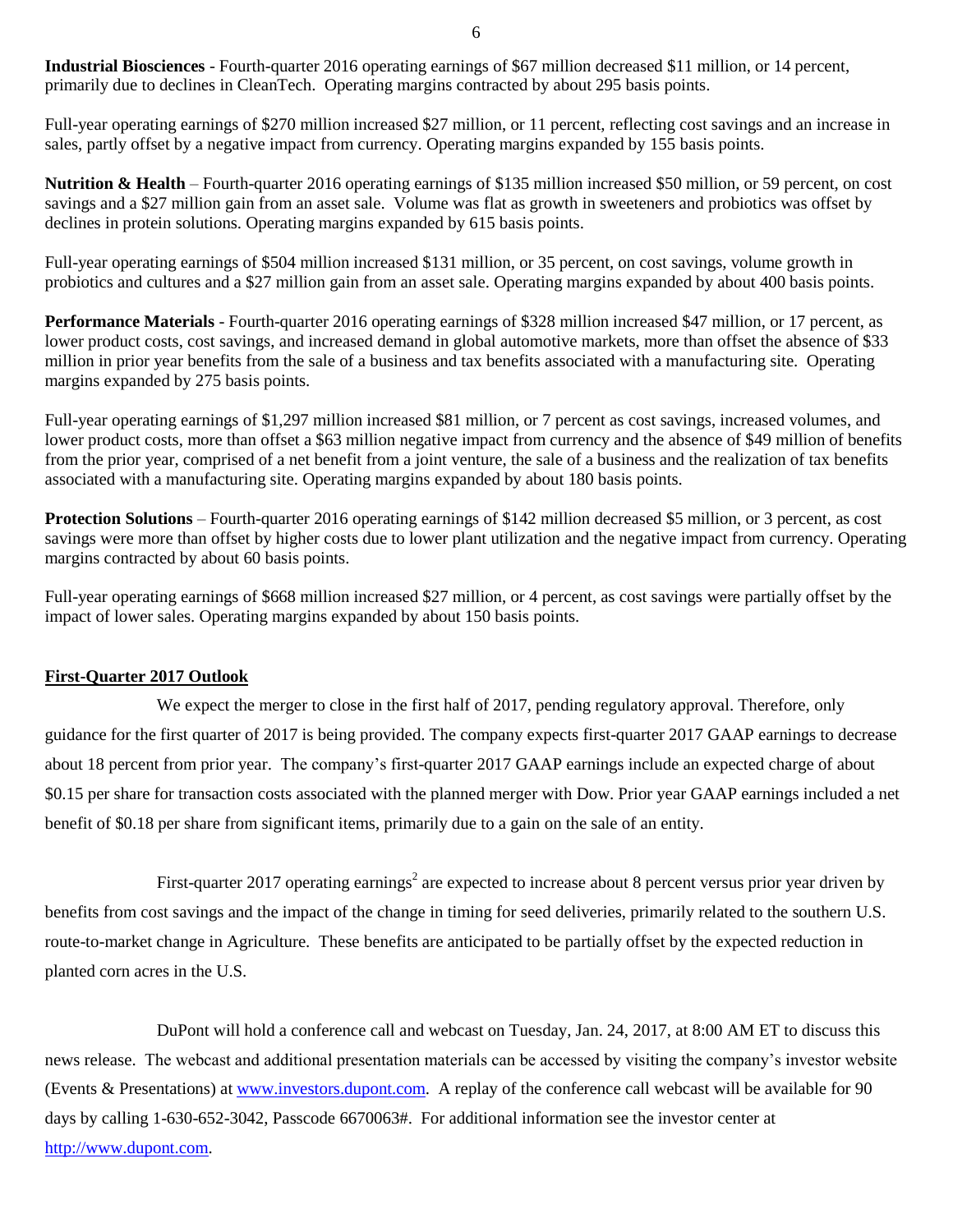### **Use of Non-GAAP Measures**

This earnings release includes information that does not conform to U.S. generally accepted accounting principles (GAAP) and are considered non-GAAP measures. These measures include the company's consolidated results and earnings per share on an operating earnings basis, which excludes significant items and non-operating pension and other postretirement employee benefit costs (operating earnings and operating EPS), total segment pre-tax operating earnings, operating costs and corporate expenses on an operating earnings basis. Management uses these measures internally for planning, forecasting and evaluating the performance of the company's segments, including allocating resources and evaluating incentive compensation. From a liquidity perspective, management uses free cash flow, which is defined as cash provided/used by operating activities less purchases of property, plant and equipment. Free cash flow is useful to investors and management to evaluate the company's cash flow and financial performance, and is an integral financial measure used in the company's financial planning process. Management believes that these non-GAAP measurements are meaningful to investors as they provide insight with respect to ongoing operating results of the company and provide a more useful comparison of year-over-year results. These non-GAAP measurements supplement our GAAP disclosures and should not be viewed as an alternative to GAAP measures of performance. Reconciliations of non-GAAP measures to GAAP are provided in schedules A, C and D. Details of significant items are provided in schedule B.

## **About DuPont**

DuPont (NYSE: DD) has been bringing world-class science and engineering to the global marketplace in the form of innovative products, materials, and services since 1802. The company believes that by collaborating with customers, governments, NGOs, and thought leaders we can help find solutions to such global challenges as providing enough healthy food for people everywhere, decreasing dependence on fossil fuels, and protecting life and the environment. For additional information about DuPont and its commitment to inclusive innovation, please visit [http://www.dupont.com.](http://www.dupont.com/)

**Forward-Looking Statements:** This communication contains "forward-looking statements" within the meaning of the federal securities laws, including Section 27A of the Securities Act of 1933, as amended, and Section 21E of the Securities Exchange Act of 1934, as amended. In this context, forwardlooking statements often address expected future business and financial performance and financial condition, and often contain words such as "expect," "anticipate," "intend," "plan," "believe," "seek," "see," "will," "would," "target," similar expressions, and variations or negatives of these words.

Forward-looking statements by their nature address matters that are, to different degrees, uncertain, such as statements about the consummation of the proposed transaction and the anticipated benefits thereof. Forward-looking statements are not guarantees of future performance and are based on certain assumptions and expectations of future events which may not be realized. Forward-looking statements also involve risks and uncertainties, many of which are beyond the company's control. Some of the important factors that could cause the company's actual results to differ materially from those projected in any such forward-looking statements are: fluctuations in energy and raw material prices; failure to develop and market new products and optimally manage product life cycles; ability to respond to market acceptance, rules, regulations and policies affecting products based on biotechnology and, in general, for products for the agriculture industry; outcome of significant litigation and environmental matters, including realization of associated indemnification assets, if any; failure to appropriately manage process safety and product stewardship issues; changes in laws and regulations or political conditions; global economic and capital markets conditions, such as inflation, interest and currency exchange rates; business or supply disruptions; security threats, such as acts of sabotage, terrorism or war, natural disasters and weather events and patterns which could affect demand as well as availability of products for the agriculture industry; ability to protect and enforce the company's intellectual property rights; successful integration of acquired businesses and separation of underperforming or non-strategic assets or businesses; and risks related to the agreement entered on December 11, 2015, with The Dow Chemical Company pursuant to which the companies have agreed to effect an all-stock merger of equals, including the completion of the proposed transaction on anticipated terms and timing, the ability to fully and timely realize the expected benefits of the proposed transaction and risks related to the intended business separations contemplated to occur after the completion of the proposed transaction. Important risk factors relating to the proposed transaction and intended business separations include, but are not limited to, (i) the completion of the proposed transaction on anticipated terms and timing, including obtaining regulatory approvals, anticipated tax treatment, unforeseen liabilities, future capital expenditures, revenues, expenses, earnings, synergies, economic performance, indebtedness, financial condition, losses, future prospects, business and management strategies for the management, expansion and growth of the new combined company's operations and other conditions to the completion of the merger, (ii) the various approvals, authorizations and declarations of non-objection from certain regulatory and governmental authorities may not be obtained, on a timely basis or otherwise, including that these regulatory or governmental agencies may impose conditions on the granting of such approvals, including requiring the respective Dow and DuPont businesses to divest certain assets if necessary in order to obtain certain regulatory approvals or otherwise limiting the ability of the combined company to integrate parts of the DuPont and Dow businesses, (iii) the ability of Dow and DuPont to integrate the business successfully and to achieve anticipated synergies, risks and costs and pursuit and/or implementation of the potential separations, including anticipated timing, any

7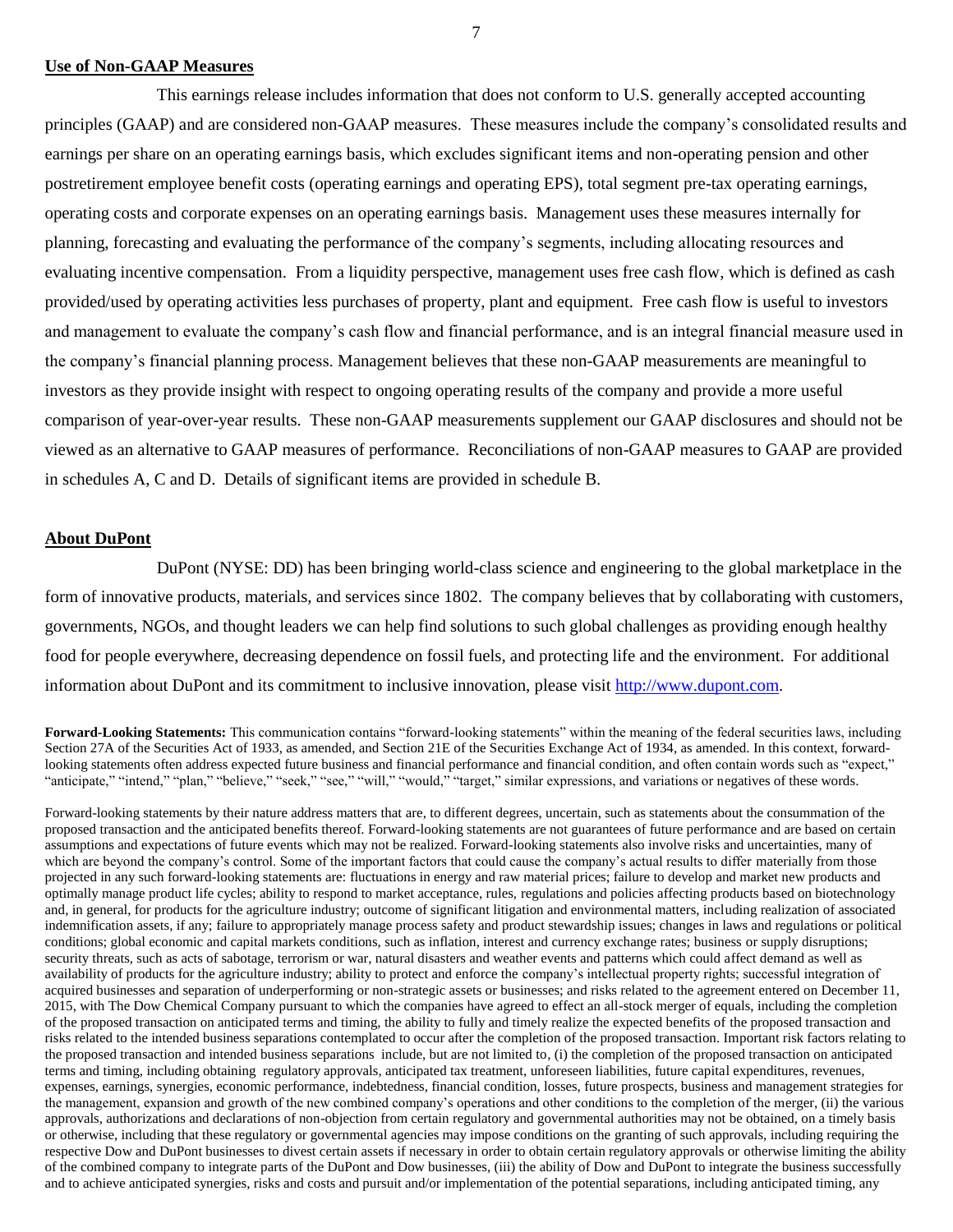changes to the configuration of businesses included in the potential separation if implemented, (iv) the intended separation of the agriculture, material science and specialty products businesses of the combined company post-mergers in one or more tax efficient transactions on anticipated terms and timing, including a number of conditions which could delay, prevent or otherwise adversely affect the proposed transactions, including possible issues or delays in obtaining required regulatory approvals or clearances, disruptions in the financial markets or other potential barriers, (v) continued availability of capital and financing and rating agency actions, (vi) potential business uncertainty, including changes to existing business relationships, during the pendency of the merger that could affect DuPont's financial performance, and (vii) certain restrictions during the pendency of the merger that may impact DuPont's ability to pursue certain business opportunities or strategic transactions. These risks, as well as other risks associated with the proposed merger, are more fully discussed in the joint proxy statement of Dow and DuPont and the prospectus of DowDuPont included in the definitive registration statement on Form S-4 (File No. 333-209869), (as amended, the Registration Statement). While the list of factors presented here is, and the list of factors presented in the Registration Statement are, considered representative, no such list should be considered to be a complete statement of all potential risks and uncertainties. Unlisted factors may present significant additional obstacles to the realization of forward-looking statements. Consequences of material differences in results as compared with those anticipated in the forward-looking statements could include, among other things, business disruption, operational problems, financial loss, legal liability to third parties and similar risks, any of which could have a material adverse effect on DuPont's consolidated financial condition, results of operations, credit rating or liquidity. The company undertakes no duty to publicly revise or update any forward-looking statements whether as a result of future developments, new information or otherwise, should circumstances change, except as otherwise required by securities and other applicable laws.

1/24/17

# # #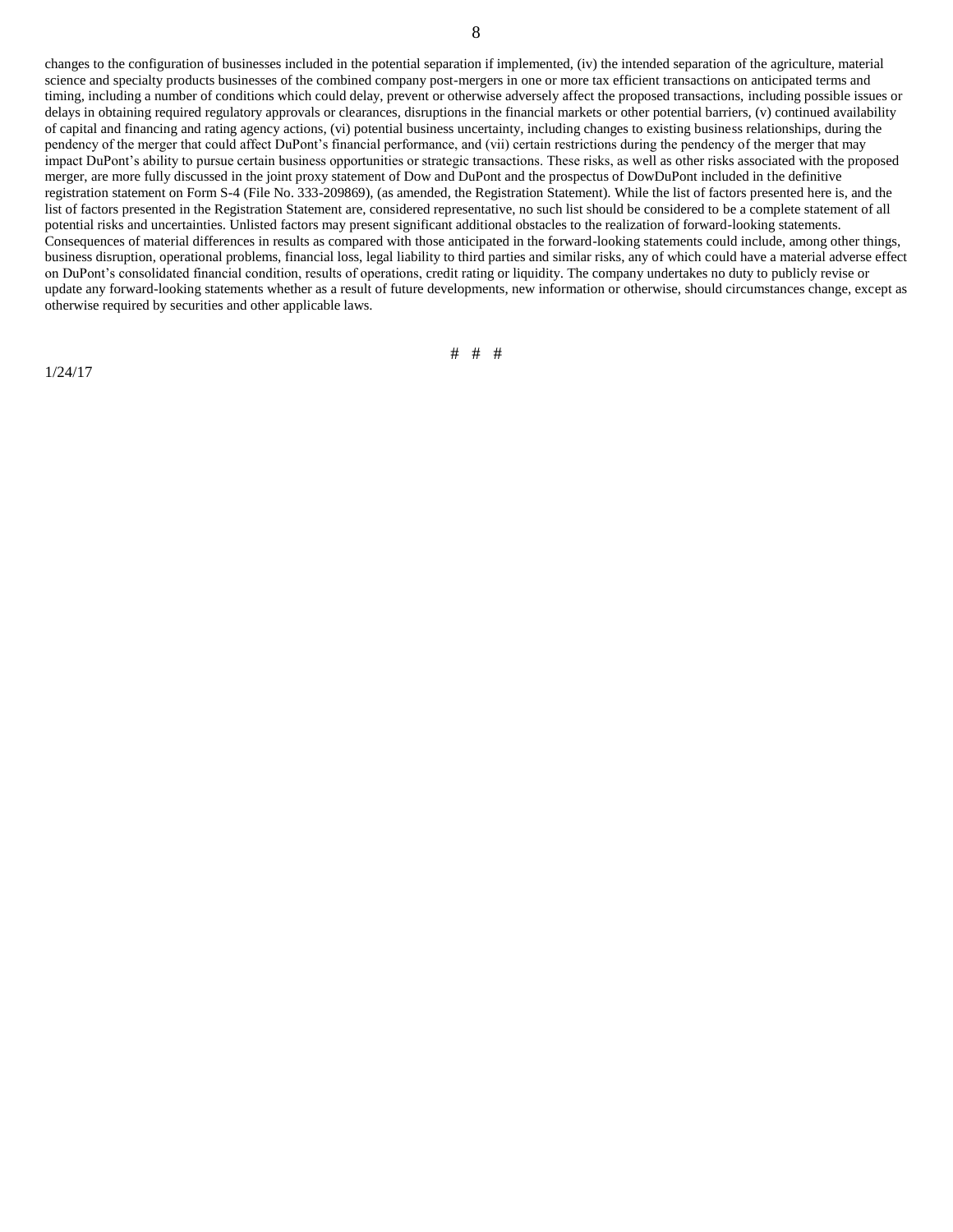## E.I. du Pont de Nemours and Company Consolidated Income Statements *(Dollars in millions, except per share amounts)*

### **SCHEDULE A**

|                                                                                           |               | <b>Three Months Ended</b><br>December 31. |               |             |               | December 31.   | <b>Twelve Months Ended</b> |             |
|-------------------------------------------------------------------------------------------|---------------|-------------------------------------------|---------------|-------------|---------------|----------------|----------------------------|-------------|
|                                                                                           |               | 2016                                      |               | 2015        |               | 2016           |                            | 2015        |
| Net sales                                                                                 | <sup>\$</sup> | 5,211                                     | $\mathbf S$   | 5,299       | $\mathbf S$   | 24.594         | $\mathbf S$                | 25,130      |
| Cost of goods sold                                                                        |               | 3,147                                     |               | 3,409       |               | 14,469         |                            | 15,112      |
| Other operating charges <sup><math>(1)</math></sup>                                       |               | 182                                       |               | 46          |               | 686            |                            | 459         |
| Selling, general and administrative expenses <sup>(1)</sup>                               |               | 964                                       |               | 1,075       |               | 4,319          |                            | 4,615       |
| Research and development expense                                                          |               | 381                                       |               | 483         |               | 1,641          |                            | 1,898       |
| Other income, net (1)                                                                     |               | (301)                                     |               | (145)       |               | (708)          |                            | (697)       |
| Interest expense $(1)$                                                                    |               | 92                                        |               | 82          |               | 370            |                            | 342         |
| Employee separation / asset related charges, net $(1)$                                    |               | 393                                       |               | 770         |               | 552            |                            | 810         |
| Income (loss) from continuing operations before income taxes                              |               | 353                                       |               | (421)       |               | 3,265          |                            | 2,591       |
| Provision for (benefit from) income taxes on continuing operations <sup>(1)</sup>         |               | 101                                       |               | (190)       |               | 744            |                            | 696         |
| Income (loss) from continuing operations after income taxes                               |               | 252                                       |               | (231)       |               | 2,521          |                            | 1,895       |
| Income (loss) from discontinued operations after income taxes                             |               | 11                                        |               | (25)        |               | $\overline{4}$ |                            | 64          |
| Net income (loss)                                                                         |               | 263                                       |               | (256)       |               | 2,525          |                            | 1,959       |
| Less: Net (loss) income attributable to noncontrolling interests                          |               | (2)                                       |               | (3)         |               | 12             |                            | 6           |
| Net income (loss) attributable to DuPont                                                  | -S            | 265                                       |               | (253)       |               | 2,513          |                            | 1,953       |
| Basic earnings (loss) per share of common stock:                                          |               |                                           |               |             |               |                |                            |             |
| Basic earnings (loss) per share of common stock from continuing operations                | <sup>\$</sup> | 0.29                                      | \$            | (0.26)      | $\mathbb{S}$  | 2.86           | S                          | 2.10        |
| Basic earnings (loss) per share of common stock from discontinued operations              |               | 0.01                                      |               | (0.03)      |               |                |                            | 0.07        |
| Basic earnings (loss) per share of common stock $(2)$                                     | \$            | 0.30                                      | \$            | (0.29)      | S             | 2.87           | \$                         | 2.17        |
|                                                                                           |               |                                           |               |             |               |                |                            |             |
| Diluted earnings (loss) per share of common stock:                                        |               |                                           |               |             |               |                |                            |             |
| Diluted earnings (loss) per share of common stock from continuing operations              | <sup>\$</sup> | 0.29                                      | $\mathsf{\$}$ | (0.26)      | $\mathsf{\$}$ | 2.85           | $\mathsf{\$}$              | 2.09        |
| Diluted earnings (loss) per share of common stock from discontinued operations            |               | 0.01                                      |               | (0.03)      |               |                |                            | 0.07        |
| Diluted earnings (loss) per share of common stock $(2)$                                   | <sup>\$</sup> | 0.30                                      | $\mathbb{S}$  | (0.29)      | <sup>\$</sup> | 2.85           | $\mathcal{S}$              | 2.16        |
| Dividends per share of common stock                                                       |               | 0.38                                      |               | 0.38        |               | 1.52           |                            | 1.72        |
| Average number of shares outstanding used in earnings (loss) per share (EPS) calculation: |               |                                           |               |             |               |                |                            |             |
| Basic                                                                                     |               | 867,460,000                               |               | 876,500,000 |               | 872,560,000    |                            | 893,992,000 |
| Diluted                                                                                   |               | 872,363,000                               |               | 881,727,000 |               | 877,036,000    |                            | 899,527,000 |

### Reconciliation of Non-GAAP Measures

## **Summary of Earnings Comparison**

|                                                                                                                             | <b>Three Months Ended December 31.</b> |        |      |        |          |      | <b>Twelve Months Ended December 31,</b> |      |        |          |  |
|-----------------------------------------------------------------------------------------------------------------------------|----------------------------------------|--------|------|--------|----------|------|-----------------------------------------|------|--------|----------|--|
|                                                                                                                             | 2016                                   |        | 2015 |        | % Change | 2016 |                                         | 2015 |        | % Change |  |
| Income (loss) from continuing operations after income taxes (GAAP)                                                          |                                        | 252    |      | (231)  | 209%     |      | 2,521                                   |      | 1,895  | 33%      |  |
| Less: Significant items charge included in income from continuing operations<br>after income taxes (per Schedule B)         |                                        | (384)  |      | (411)  |          |      | (421)                                   |      | (348)  |          |  |
| Non-operating pension/OPEB benefits (costs) included in income from continuing operations after income taxes <sup>(3)</sup> |                                        | 187    |      | (56)   |          |      | (21)                                    |      | (266)  |          |  |
| Net (loss) income attributable to noncontrolling interest from continuing<br>operations                                     |                                        | (2)    |      | (3)    |          |      | 12                                      |      | 6      |          |  |
| Operating earnings (Non-GAAP) $(4)$                                                                                         |                                        | 451    |      | 239    | 89%      |      | 2,951                                   |      | 2.503  | 18%      |  |
|                                                                                                                             |                                        |        |      |        |          |      |                                         |      |        |          |  |
| Earnings (loss) per share from continuing operations (GAAP)                                                                 | \$                                     | 0.29   | S    | (0.26) | 212%     |      | 2.85                                    |      | 2.09   | 36%      |  |
| Less: Significant items charge included in EPS (per Schedule B)                                                             |                                        | (0.44) |      | (0.47) |          |      | (0.48)                                  |      | (0.39) |          |  |
| Non-operating pension/OPEB benefits (costs) included in EPS <sup>(3)</sup>                                                  |                                        | 0.22   |      | (0.06) |          |      | (0.02)                                  |      | (0.29) |          |  |
| Operating earnings per share (Non-GAAP) $(4)$                                                                               |                                        | 0.51   |      | 0.27   | 89%      |      | 3.35                                    |      | 2.77   | 21%      |  |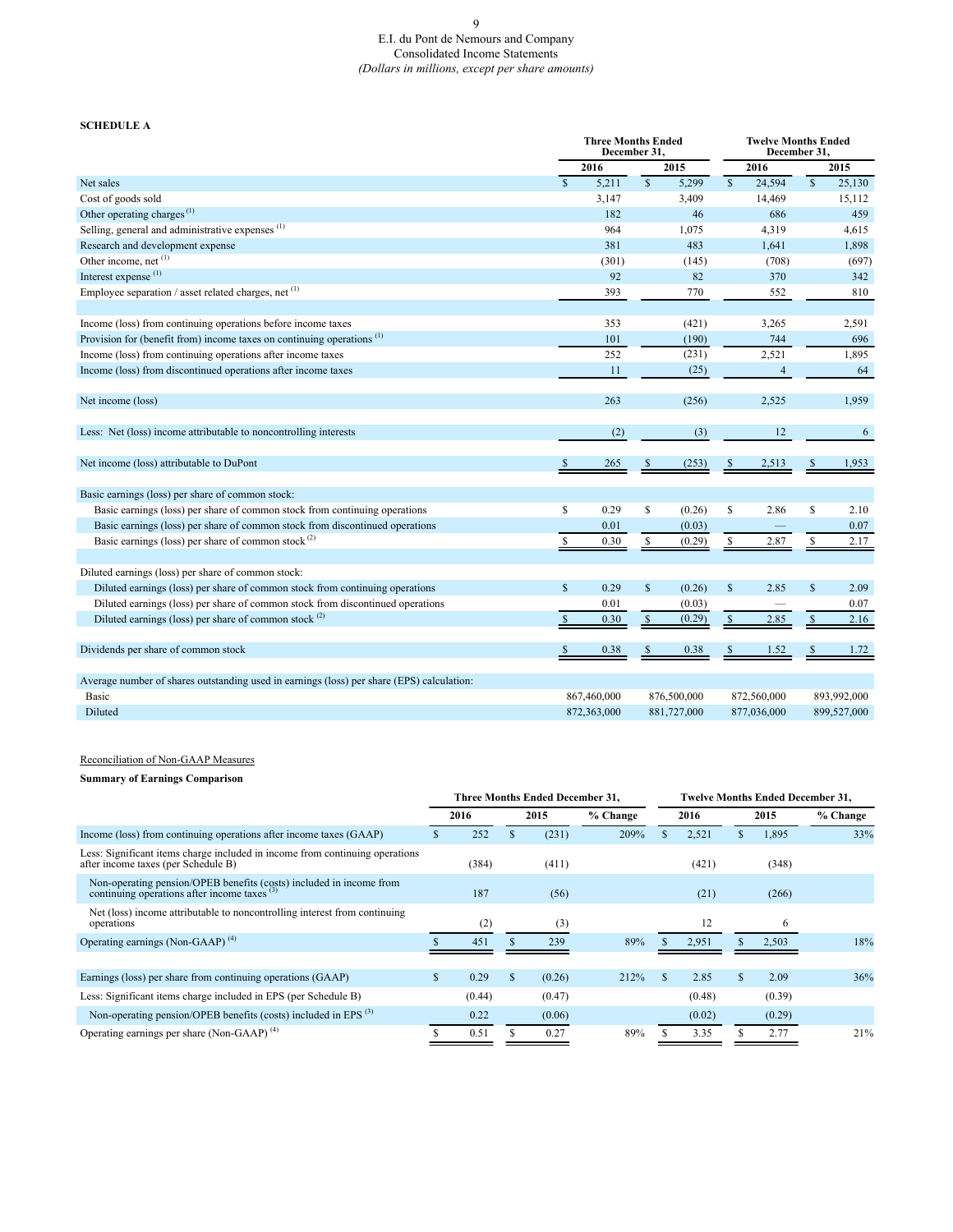### 10 E.I. du Pont de Nemours and Company Condensed Consolidated Balance Sheets *(Dollars in millions, except per share amounts)*

## **SCHEDULE A (continued)**

|                                                                                                                                                |                           | December 31,<br>2016 |               | December 31,<br>2015 |  |
|------------------------------------------------------------------------------------------------------------------------------------------------|---------------------------|----------------------|---------------|----------------------|--|
| <b>Assets</b>                                                                                                                                  |                           |                      |               |                      |  |
| <b>Current assets</b>                                                                                                                          |                           |                      |               |                      |  |
| Cash and cash equivalents                                                                                                                      | \$                        | 4,605                | $\mathcal{S}$ | 5,300                |  |
| Marketable securities                                                                                                                          |                           | 1,362                |               | 906                  |  |
| Accounts and notes receivable, net                                                                                                             |                           | 4,971                |               | 4,643                |  |
| Inventories                                                                                                                                    |                           | 5,673                |               | 6,140                |  |
| Prepaid expenses                                                                                                                               |                           | 506                  |               | 398                  |  |
| Total current assets                                                                                                                           |                           | 17,117               |               | 17,387               |  |
| Property, plant and equipment, net of accumulated depreciation<br>(December 31, 2016 - \$14,736; December 31, 2015 - \$14,346)                 |                           | 9,231                |               | 9,784                |  |
| Goodwill                                                                                                                                       |                           | 4,180                |               | 4,248                |  |
| Other intangible assets                                                                                                                        |                           | 3,664                |               | 4,144                |  |
| <b>Investment in affiliates</b>                                                                                                                |                           | 649                  |               | 688                  |  |
| <b>Deferred income taxes</b>                                                                                                                   |                           | 3,308                |               | 3,799                |  |
| <b>Other assets</b>                                                                                                                            |                           | 1,815                |               | 1,116                |  |
| <b>Total</b>                                                                                                                                   | $\boldsymbol{\mathsf{S}}$ | 39,964               | $\$$          | 41,166               |  |
|                                                                                                                                                |                           |                      |               |                      |  |
| <b>Liabilities and Equity</b>                                                                                                                  |                           |                      |               |                      |  |
| <b>Current liabilities</b>                                                                                                                     |                           |                      |               |                      |  |
| Accounts payable                                                                                                                               | $\mathcal{S}$             | 3,705                | \$            | 3,398                |  |
| Short-term borrowings and capital lease obligations                                                                                            |                           | 429                  |               | 1,165                |  |
| Income taxes                                                                                                                                   |                           | 101                  |               | 173                  |  |
| Other accrued liabilities                                                                                                                      |                           | 4,662                |               | 5,580                |  |
| Total current liabilities                                                                                                                      |                           | 8,897                |               | 10,316               |  |
| Long-term borrowings and capital lease obligations                                                                                             |                           | 8,107                |               | 7,642                |  |
| <b>Other liabilities</b>                                                                                                                       |                           | 12,333               |               | 12,591               |  |
| Deferred income taxes                                                                                                                          |                           | 431                  |               | 417                  |  |
| <b>Total liabilities</b>                                                                                                                       |                           | 29,768               |               | 30,966               |  |
| <b>Commitments and contingent liabilities</b>                                                                                                  |                           |                      |               |                      |  |
| <b>Stockholders' equity</b>                                                                                                                    |                           |                      |               |                      |  |
| Preferred stock                                                                                                                                |                           | 237                  |               | 237                  |  |
| Common stock, \$0.30 par value; 1,800,000,000 shares authorized;<br>Issued at December 31, 2016 - 950,044,000; December 31, 2015 - 958,388,000 |                           | 285                  |               | 288                  |  |
| Additional paid-in capital                                                                                                                     |                           | 11,190               |               | 11,081               |  |
| Reinvested earnings                                                                                                                            |                           | 14,924               |               | 14,510               |  |
| Accumulated other comprehensive loss                                                                                                           |                           | (9, 911)             |               | (9,396)              |  |
| Common stock held in treasury, at cost (87,041,000 shares at December 31, 2016)<br>and December 31, 2015)                                      |                           | (6, 727)             |               | (6, 727)             |  |
| Total DuPont stockholders' equity                                                                                                              |                           | 9,998                |               | 9,993                |  |
| Noncontrolling interests                                                                                                                       |                           | 198                  |               | 207                  |  |
| Total equity                                                                                                                                   |                           | 10,196               |               | 10,200               |  |
| <b>Total</b>                                                                                                                                   | $\overline{\$}$           | 39,964               | $\mathbb S$   | 41,166               |  |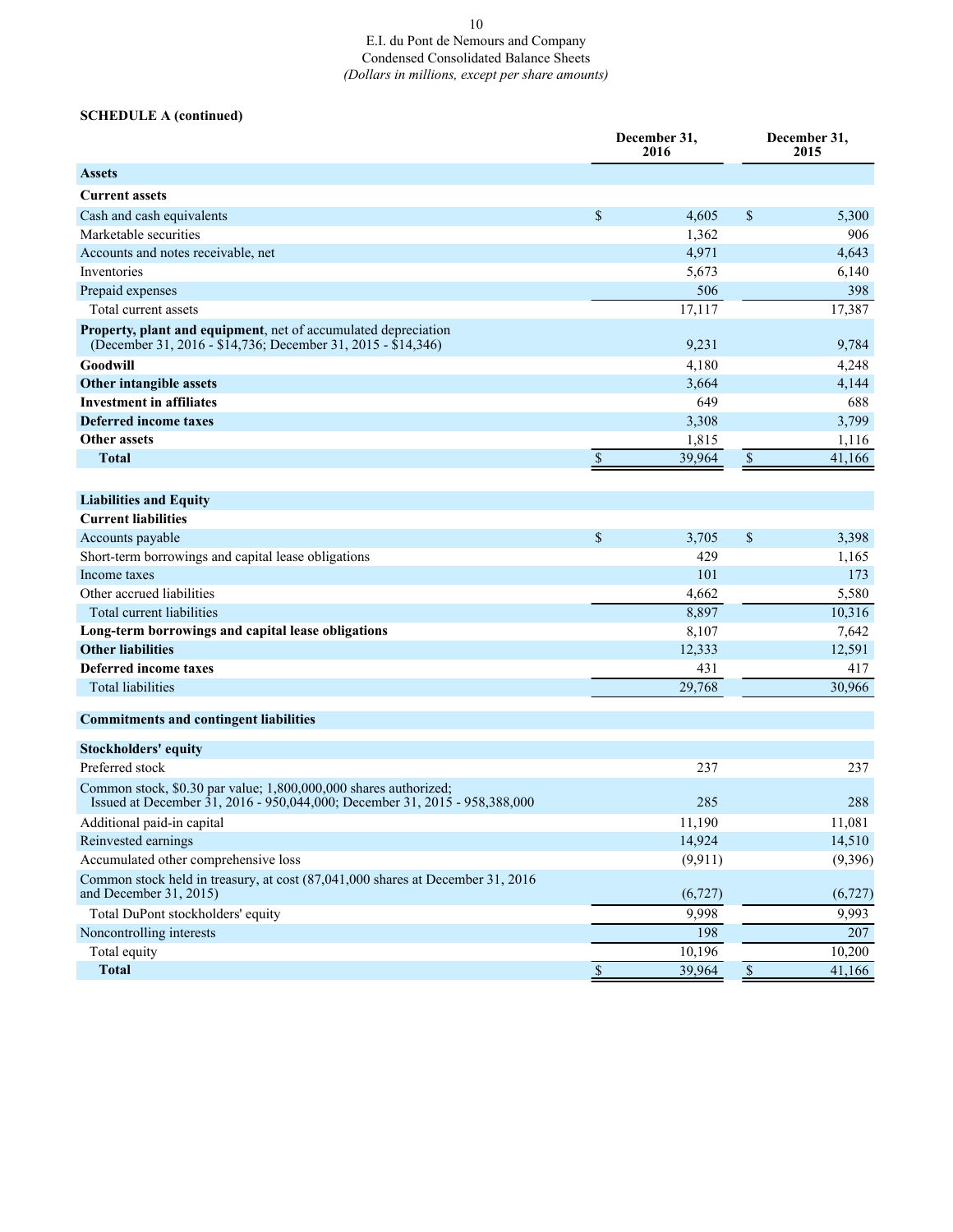# E.I. du Pont de Nemours and Company Condensed Consolidated Statement of Cash Flows *(Dollars in millions)*

### **SCHEDULE A (continued)**

|                                                                               |               | <b>Twelve Months Ended</b><br>December 31, |    |          |  |
|-------------------------------------------------------------------------------|---------------|--------------------------------------------|----|----------|--|
|                                                                               |               | 2016                                       |    | 2015     |  |
| <b>Total Company</b>                                                          |               |                                            |    |          |  |
| Net income                                                                    | $\mathcal{S}$ | 2,525                                      | \$ | 1,959    |  |
| Adjustments to reconcile net income to cash provided by operating activities: |               |                                            |    |          |  |
| Depreciation                                                                  |               | 939                                        |    | 1,104    |  |
| Amortization of intangible assets                                             |               | 319                                        |    | 362      |  |
| Net periodic pension benefit cost                                             |               | 572                                        |    | 591      |  |
| Contributions to pension plans                                                |               | (535)                                      |    | (308)    |  |
| Gain on sale of businesses and other assets                                   |               | (436)                                      |    | (59)     |  |
| Asset-related charges                                                         |               | 682                                        |    | 147      |  |
| Other operating activities - net                                              |               | 366                                        |    | 106      |  |
| Change in operating assets and liabilities - net                              |               | (1, 132)                                   |    | (1, 586) |  |
| Cash provided by operating activities                                         |               | 3,300                                      |    | 2,316    |  |
| Investing activities                                                          |               |                                            |    |          |  |
| Purchases of property, plant and equipment                                    |               | (1,019)                                    |    | (1,629)  |  |
| Investments in affiliates                                                     |               | (19)                                       |    | (76)     |  |
| Payments for businesses - net of cash acquired                                |               |                                            |    | (152)    |  |
| Proceeds from sale of businesses and other assets - net                       |               | 316                                        |    | 156      |  |
| Net increase in short-term financial instruments                              |               | (452)                                      |    | (776)    |  |
| Foreign currency exchange contract settlements                                |               | (385)                                      |    | 615      |  |
| Other investing activities - net                                              |               | 45                                         |    | 34       |  |
| Cash used for investing activities                                            |               | (1, 514)                                   |    | (1,828)  |  |
| Financing activities                                                          |               |                                            |    |          |  |
| Dividends paid to stockholders                                                |               | (1, 335)                                   |    | (1, 546) |  |
| Net (decrease) increase in borrowings                                         |               | (240)                                      |    | 2,141    |  |
| Repurchase of common stock                                                    |               | (916)                                      |    | (2, 353) |  |
| Proceeds from exercise of stock options                                       |               | 181                                        |    | 274      |  |
| Cash transferred to Chemours at spin-off                                      |               |                                            |    | (250)    |  |
| Other financing activities - net                                              |               | (18)                                       |    | (89)     |  |
| Cash used for financing activities                                            |               | (2,328)                                    |    | (1, 823) |  |
| Effect of exchange rate changes on cash                                       |               | (153)                                      |    | (275)    |  |
| Decrease in cash and cash equivalents                                         |               | (695)                                      |    | (1,610)  |  |
| Cash and cash equivalents at beginning of period                              |               | 5,300                                      |    | 6,910    |  |
| Cash and cash equivalents at end of period                                    | \$            | 4,605                                      | \$ | 5,300    |  |

Reconciliation of Non-GAAP Measure

**Calculation of Free Cash Flow - Total Company**

|                                              |      | <b>Twelve Months Ended December 31,</b> |         |
|----------------------------------------------|------|-----------------------------------------|---------|
|                                              | 2016 |                                         | 2015    |
| Cash provided by operating activities (GAAP) |      | 3.300                                   | 2,316   |
| Purchases of property, plant and equipment   |      | (1.019)                                 | (1,629) |
| Free cash flow (Non-GAAP)                    |      | 2.281                                   | 687     |

 $(1)$  See Schedule B for detail of significant items.

<sup>(2)</sup> The sum of the individual earnings per share amounts from continuing operations and discontinued operations may not equal the total company earnings per share amounts due to rounding.

<sup>(3)</sup> Fourth quarter 2016 and year to date 2016, non-operating pension/OPEB benefits / (costs) include a \$382 pre-tax curtailment gain (\$254 after-tax or \$0.29 per share) related to the changes to the U.S. Pension Plan and

<sup>(4)</sup> Operating earnings and operating earnings per share are defined as earnings from continuing operations excluding significant items and non-operating pension/OPEB costs includes all of the components of net periodic cost component.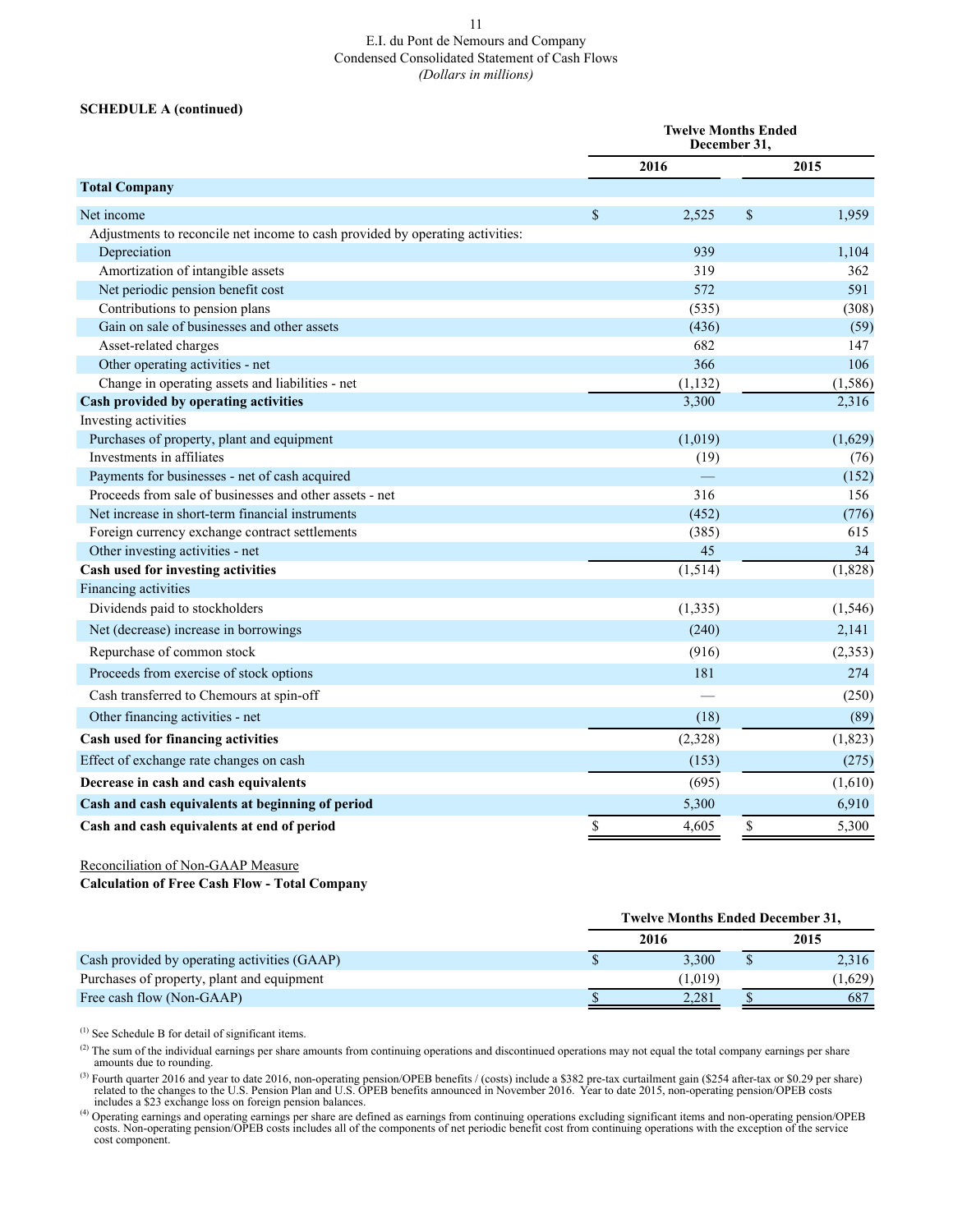# E.I. du Pont de Nemours and Company Schedule of Significant Items from Continuing Operations *(Dollars in millions, except per share amounts)*

## **SCHEDULE B**

SIGNIFICANT ITEMS

|                                                                 | Pre-tax            |       |              |       | After-tax $(8)$ |       |                          |                          | (\$ Per Share)                                                        |          |                      |          |
|-----------------------------------------------------------------|--------------------|-------|--------------|-------|-----------------|-------|--------------------------|--------------------------|-----------------------------------------------------------------------|----------|----------------------|----------|
|                                                                 |                    | 2016  |              | 2015  |                 | 2016  |                          | 2015                     |                                                                       | 2016     |                      | 2015     |
| 1st Quarter                                                     |                    |       |              |       |                 |       |                          |                          |                                                                       |          |                      |          |
| Transaction costs <sup>(1)</sup>                                | \$                 | (24)  | \$           | (12)  | \$              | (21)  | \$                       | (11)                     | \$                                                                    | (0.02)   | \$                   | (0.01)   |
| Customer claims adjustment/recovery <sup>(4)</sup>              |                    | 23    |              | 35    |                 | 15    |                          | 22                       |                                                                       | 0.02     |                      | 0.02     |
| Gain on sale of entity <sup>(5)</sup>                           |                    | 369   |              |       |                 | 214   |                          |                          |                                                                       | 0.24     |                      |          |
| Restructuring charges, $net(2)$                                 |                    | (77)  |              |       |                 | (48)  |                          | $\equiv$                 |                                                                       | (0.06)   |                      | $\equiv$ |
| Asset impairment charge <sup>(3)</sup>                          |                    |       |              | (37)  |                 |       |                          | (30)                     |                                                                       |          |                      | (0.03)   |
| Ukraine devaluation <sup>(6)</sup>                              |                    |       |              | (40)  |                 |       |                          | (38)                     |                                                                       |          |                      | (0.04)   |
| 1st Quarter - Total                                             | \$                 | 291   | $\mathbb{S}$ | (54)  | $\mathbb{S}$    | 160   | $\mathbb S$              | (57)                     | $\mathbb{S}$                                                          | $0.18\,$ | $\mathbb S$          | (0.06)   |
| 2nd Quarter                                                     |                    |       |              |       |                 |       |                          |                          |                                                                       |          |                      |          |
| Transaction costs <sup>(1)</sup>                                | $\mathbf{\hat{S}}$ | (76)  | $\$$         | (25)  | \$              | (59)  | \$                       | (38)                     | $\$$                                                                  | (0.07)   | $\,$                 | (0.04)   |
| Customer claims recovery <sup>(4)</sup>                         |                    | 30    |              |       |                 | 19    |                          |                          |                                                                       | 0.02     |                      |          |
| Restructuring adjustments / $\text{charges}^{(2)}$              |                    | 90    |              | (2)   |                 | 59    |                          | (2)                      |                                                                       | 0.07     |                      |          |
| Litigation settlement <sup>(7)</sup>                            |                    |       |              | 112   |                 |       |                          | 72                       |                                                                       |          |                      | 0.08     |
| 2nd Quarter - Total                                             | $\mathbb S$        | 44    | $\mathbb S$  | 85    | $\mathbb S$     | 19    | $\overline{\mathcal{S}}$ | 32                       | $\sqrt{\ }$                                                           | 0.02     | $\sqrt{\frac{1}{2}}$ | 0.04     |
| 3rd Quarter                                                     |                    |       |              |       |                 |       |                          |                          |                                                                       |          |                      |          |
| Transaction costs <sup>(1)</sup>                                | \$                 | (122) | \$           | (9)   | \$              | (91)  | \$                       | (6)                      | $\mathbb{S}$                                                          | (0.10)   | \$                   | (0.01)   |
| Restructuring charges, $net(2)$                                 |                    | (17)  |              |       |                 | (14)  |                          |                          |                                                                       | (0.02)   |                      |          |
| Asset impairment charge <sup>(3)</sup>                          |                    | (158) |              |       |                 | (111) |                          |                          |                                                                       | (0.13)   |                      |          |
| Customer claims adjustment/recovery $(4)$                       |                    |       |              | 147   |                 |       |                          | 94                       |                                                                       |          |                      | 0.11     |
| 3rd Quarter - Total                                             | \$                 | (297) | $\mathbb{S}$ | 138   | $\mathbb S$     | (216) | $\mathbb S$              | $88\,$                   | \$                                                                    | (0.25)   | $\mathbb S$          | 0.10     |
|                                                                 |                    |       |              |       |                 |       |                          |                          |                                                                       |          |                      |          |
| 4th Quarter                                                     |                    |       |              |       |                 |       |                          |                          |                                                                       |          |                      |          |
| Transaction costs <sup>(1)</sup>                                | \$                 | (164) | $\$$         | (10)  | $\$$            | (131) | \$                       | (7)                      | $\$$                                                                  | (0.15)   | $\$$                 | (0.01)   |
| Restructuring adjustments / charges <sup><math>(2)</math></sup> |                    | 42    |              | (775) |                 | 25    |                          | (508)                    |                                                                       | 0.03     |                      | (0.58)   |
| Asset impairment charge <sup>(3)</sup>                          |                    | (435) |              | —     |                 | (278) |                          | $\overline{\phantom{0}}$ |                                                                       | (0.32)   |                      |          |
| Litigation settlement <sup>(7)</sup>                            |                    |       |              | 33    |                 |       |                          | 21                       |                                                                       |          |                      | 0.02     |
| Customer claims adjustment/recovery <sup>(4)</sup>              |                    |       |              | 130   |                 |       |                          | 83                       |                                                                       |          |                      | 0.10     |
| 4th Quarter - Total                                             | \$                 | (557) | $\mathbb S$  | (622) | \$              | (384) | $\mathbb S$              | (411)                    | $\mathbb{S}% _{t}\left( t\right) \equiv\mathbb{S}_{t}\left( t\right)$ | (0.44)   | $\mathbb S$          | (0.47)   |
| Year-to-date Total <sup>(9)</sup>                               | \$                 | (519) | \$           | (453) | \$              | (421) | \$                       | (348)                    | \$                                                                    | (0.48)   | \$                   | (0.39)   |
|                                                                 |                    |       |              |       |                 |       |                          |                          |                                                                       |          |                      |          |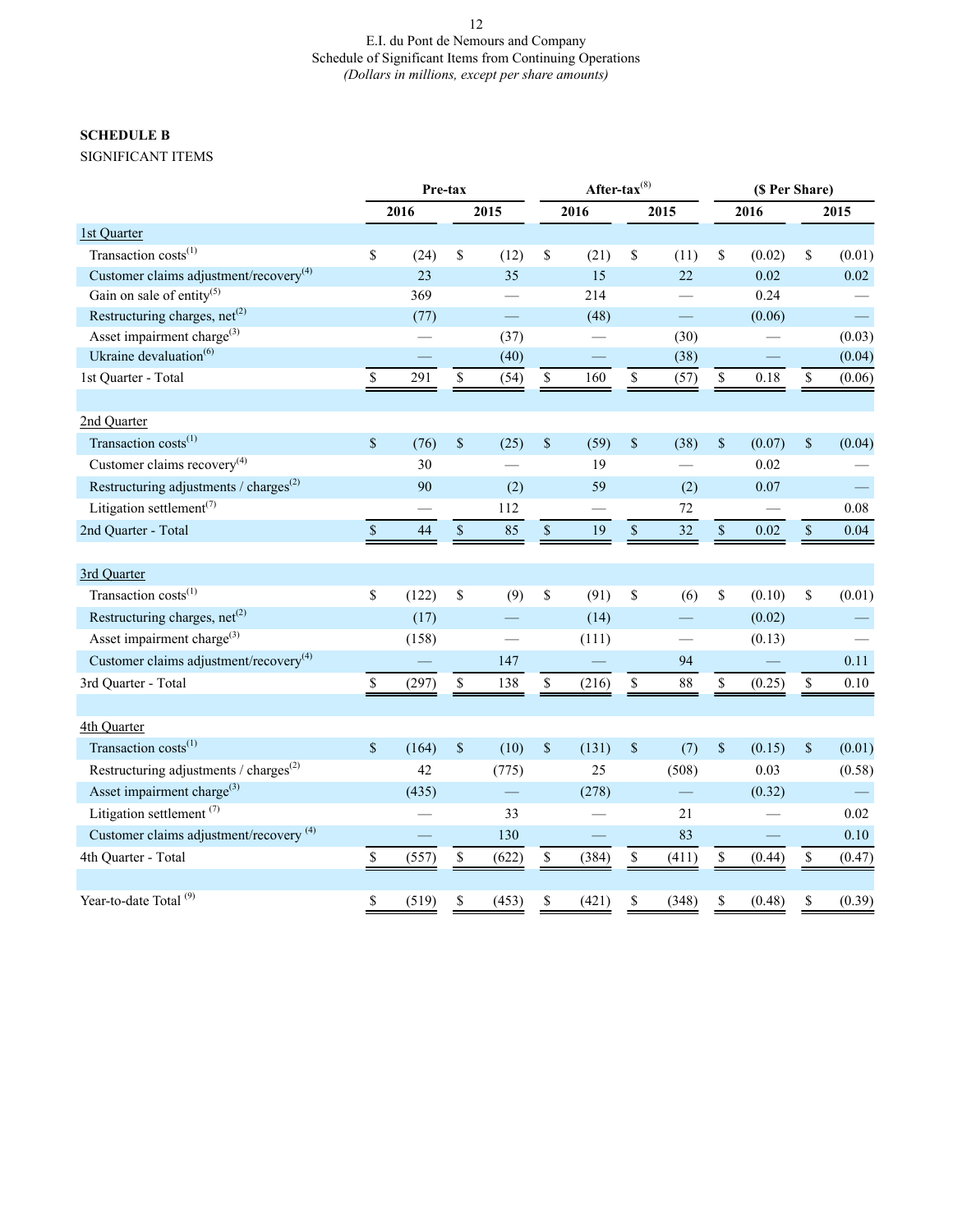## E.I. du Pont de Nemours and Company Schedule of Significant Items from Continuing Operations *(Dollars in millions, except per share amounts)*

(1) Fourth, third, second, and first quarter 2016 included charges of \$(164), \$(122), \$(76), and \$(24), respectively, and fourth quarter 2015 included charges of (\$10), recorded in selling, general and administrative expenses related to costs associated with the planned merger with The Dow Chemical Company and related activities. For fourth quarter 2016 and full year 2016, the effective tax rate for the total of pre-tax charges was 32.2% and 27.0%, respectively. A significant portion of the transaction costs are in the US; however, those costs are not always tax-deductible. In addition, the Company incurred \$(20) in the fourth quarter 2016 of other tax costs related to the planned merger and related activities.

Third quarter and first quarter 2015 included charges of \$(9) and \$(12), respectively, recorded in other operating charges associated with transaction costs related to the separation of the Performance Chemicals segment. Second quarter 2015 included charges of \$(25) associated with transaction costs related to the separation of the Performance Chemicals segment consisting of \$(5) recorded in other operating charges and \$(20) recorded in interest expense. Second quarter 2015 also includes a tax charge of \$(17) due to a state tax rate change associated with the separation.

(2) Fourth, third, second and first quarter 2016 included benefits / (charges) of \$14, \$(17), \$90 and \$(2), respectively, associated with the 2016 Global Cost Savings and Restructuring Program. The fourth and second quarter benefits were primarily due to the reduction in severance and related benefit costs due to the elimination of positions at a lower cost than expected. The charges in the third and first quarters were primarily due to identification of additional asset-related charges with the first quarter charge being offset by reduction in severance and related benefit costs. The third quarter charge consisted of  $\S(14)$  recorded in employee separation/asset related charges, net and \$(3) recorded to other income, net. The fourth, second and first quarter benefits / (charges) were recorded in employee separation/asset related charges, net.

Fourth quarter 2015 included a \$(798) restructuring charge consisting of \$(793) recorded in employee separation/asset related charges, net and \$(5) recorded in other income, net associated with structural actions across all businesses and staff functions globally to operate more efficiently by further consolidating businesses and aligning staff functions more closely with them. The charge included  $$(656)$  of severance and related benefit costs,  $$(109)$  of asset related charges, and  $$(33)$  of contract termination costs.

Fourth quarter 2016 included a benefit of \$7 for reductions to the first quarter 2016 charge for La Porte site contract termination costs within the Agriculture segment. The first quarter 2016 included a \$(75) restructuring charge related to the decision to not re-start the segment's insecticide manufacturing facility at the La Porte site located in La Porte, Texas. The first quarter charge included \$(41) of asset related charges, \$(18) of contract termination costs, and \$(16) of employee severance and related benefit costs. The fourth quarter 2016 benefit and first quarter 2016 charge were recorded in employee separation/asset related charges, net.

Fourth quarter 2016 and fourth quarter 2015 included benefits of \$21 and \$23 for reductions to the previously recognized severance costs related to the 2014 restructuring program. Second quarter 2015 included a \$(2) net restructuring charge primarily due to the identification of additional projects in certain segments, offset by lower than estimated individual severance costs and workforce reductions achieved through non-severance programs. The activity in 2016 and 2015 related to the 2014 restructuring program was recorded in employee separation/asset related charges, net.

(3) During the fourth quarter 2016, a \$(435) pre-tax impairment charge was recorded in employee separation / asset related charges, net related to the write-down of the company's uncompleted enterprise resource planning (ERP) system which the company had elected to defer further testing and deployment in fourth quarter 2015. The company intends to complete the ERP project, however, given the uncertainties related to timing as well as potential developments and changes to technologies in the market place at the time of restart, it can no longer be considered probable.

During third quarter 2016, a \$(158) pre-tax impairment charge was recorded in employee separation / asset related charges, net related to the write-down of indefinite lived intangible assets within the Industrial Biosciences segment. The third quarter charge was the result of realignment of brand marketing strategies and a determination to phase out the use of certain acquired trade names.

During first quarter 2015, a \$(37) pre-tax impairment charge was recorded in employee separation / asset related charges, net for a cost basis investment within the Other segment. The assessment resulted from the venture's revised operating plan reflecting underperformance of its European wheat based ethanol facility and deteriorating European ethanol market conditions.

- (4) In the second quarter 2016, third quarter 2015 and first quarter 2015, the company recorded insurance recoveries of \$30, \$147 and \$35, respectively, in other operating charges for recovery of costs for customer claims related to the use of the Agriculture's segment Imprelis<sup>®</sup> herbicide. First quarter 2016 and fourth quarter 2015 included benefits of \$23 and \$130, respectively, in other operating charges for reductions in the accrual for customer claims related to the use of the Imprelis® herbicide.
- (5) First quarter 2016 included a gain of \$369 recorded in other income, net associated with the sale of the DuPont (Shenzhen) Manufacturing Limited entity, which held certain buildings and other assets. The gain is reflected as a Corporate item.
- (6) First quarter 2015 included a charge of \$(40) in other income, net associated with remeasuring the company's Ukrainian hryvnia net monetary assets. Ukraine's central bank adopted a decision to no longer set the indicative hryvnia exchange rate. The hryvnia became a free-floating exchange rate and lost approximately a third of its value through the quarter.
- (7) Fourth and second quarter 2015 included gains of \$33 and \$112, respectively, net of legal expenses, recorded in other income, net related to the company's settlement of a legal claim. This matter relates to the Protection Solutions segment.
- (8) Unless specifically addressed in notes above, the income tax effect on significant items is calculated based upon the enacted tax laws and statutory income tax rates applicable in the tax jurisdiction(s) of the underlying non-GAAP adjustment.
- (9) Earnings per share for the year may not equal the sum of quarterly earnings per share due to the changes in average share calculations.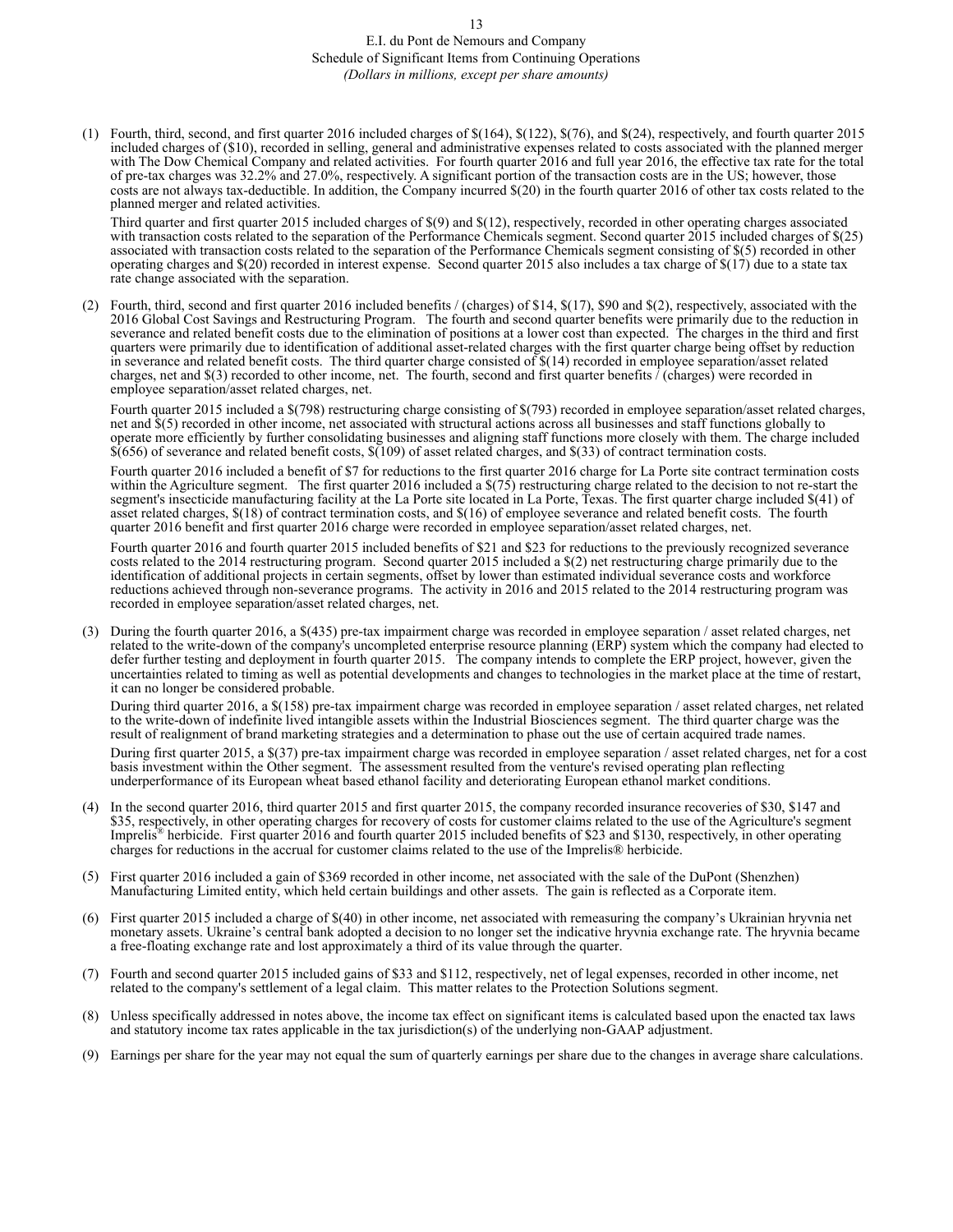### 14 E.I. du Pont de Nemours and Company Consolidated Segment Information *(Dollars in millions)*

## **SCHEDULE C**

|                                         |   | <b>Three Months Ended</b><br>December 31, |              | <b>Twelve Months Ended</b><br>December 31, |   |        |              |        |
|-----------------------------------------|---|-------------------------------------------|--------------|--------------------------------------------|---|--------|--------------|--------|
| <b>SEGMENT NET SALES</b> <sup>(1)</sup> |   | 2016                                      | 2015         |                                            |   | 2016   |              | 2015   |
| Agriculture                             | S | 1,393                                     | <sup>S</sup> | 1,550                                      | S | 9.516  | <sup>S</sup> | 9,798  |
| Electronics & Communications            |   | 521                                       |              | 493                                        |   | 1,960  |              | 2,070  |
| Industrial Biosciences                  |   | 401                                       |              | 397                                        |   | 1,500  |              | 1,478  |
| Nutrition & Health                      |   | 809                                       |              | 807                                        |   | 3,268  |              | 3,256  |
| Performance Materials                   |   | 1,331                                     |              | 1,284                                      |   | 5,249  |              | 5,305  |
| <b>Protection Solutions</b>             |   | 717                                       |              | 720                                        |   | 2,954  |              | 3,039  |
| Other                                   |   | 39                                        |              | 48                                         |   | 147    |              | 184    |
| Consolidated net sales                  |   | 5,211                                     |              | 5,299                                      |   | 24,594 |              | 25,130 |

|                                                                     |             |           | <b>Three Months Ended</b><br>December 31, |           |               | <b>Twelve Months Ended</b><br>December 31, |               |       |  |
|---------------------------------------------------------------------|-------------|-----------|-------------------------------------------|-----------|---------------|--------------------------------------------|---------------|-------|--|
| SEGMENT OPERATING EARNINGS <sup>(1)</sup>                           |             | 2016      |                                           | 2015      |               | 2016                                       |               | 2015  |  |
| Agriculture                                                         | \$          | $(19)$ \$ |                                           | $(54)$ \$ |               | 1,758                                      | $\mathbf S$   | 1,646 |  |
| Electronics & Communications                                        |             | 98        |                                           | 87        |               | 358                                        |               | 359   |  |
| <b>Industrial Biosciences</b>                                       |             | 67        |                                           | 78        |               | 270                                        |               | 243   |  |
| Nutrition & Health                                                  |             | 135       |                                           | 85        |               | 504                                        |               | 373   |  |
| Performance Materials                                               |             | 328       |                                           | 281       |               | 1,297                                      |               | 1,216 |  |
| <b>Protection Solutions</b>                                         |             | 142       |                                           | 147       |               | 668                                        |               | 641   |  |
| Other                                                               |             | (48)      |                                           | (71)      |               | (215)                                      |               | (235) |  |
| Total segment operating earnings                                    |             | 703       |                                           | 553       |               | 4,640                                      |               | 4,243 |  |
| Corporate expenses                                                  |             | (88)      |                                           | (160)     |               | (340)                                      |               | (573) |  |
| Interest expense                                                    |             | (92)      |                                           | (82)      |               | (370)                                      |               | (322) |  |
| Operating earnings before income taxes and exchange gains (losses)  |             | 523       |                                           | 311       |               | 3,930                                      |               | 3,348 |  |
| Net exchange gains $(\text{losses})^{(2)}$                          |             | 106       |                                           | (24)      |               | (106)                                      |               | 93    |  |
| Operating earnings before income taxes (Non-GAAP)                   | $\mathbf S$ | 629       | <sup>\$</sup>                             | 287       | <sup>\$</sup> | 3,824                                      | <sup>\$</sup> | 3,441 |  |
| Non-operating pension/OPEB benefits $(costs)$ <sup>(3)</sup>        |             | 281       |                                           | (86)      |               | (40)                                       |               | (397) |  |
| Total significant items before income taxes                         |             | (557)     |                                           | (622)     |               | (519)                                      |               | (453) |  |
| Income (loss) from continuing operations before income taxes (GAAP) | \$          | 353       | S                                         | (421)     |               | 3,265                                      | S             | 2,591 |  |

|                                                          | <b>Three Months Ended</b><br>December 31, |              | <b>Twelve Months Ended</b><br>December 31, |  |           |    |       |
|----------------------------------------------------------|-------------------------------------------|--------------|--------------------------------------------|--|-----------|----|-------|
| SIGNIFICANT ITEMS BY SEGMENT (PRE-TAX) <sup>(1)(4)</sup> | 2016                                      |              | 2015                                       |  | 2016      |    | 2015  |
| Agriculture                                              | 14                                        | $\mathbf{s}$ | $(30)$ \$                                  |  | $(37)$ \$ |    | 148   |
| Electronics & Communications                             | (9)                                       |              | (89)                                       |  | 4         |    | (78)  |
| <b>Industrial Biosciences</b>                            | $\overline{2}$                            |              | (60)                                       |  | (152)     |    | (61)  |
| Nutrition & Health                                       | (3)                                       |              | (46)                                       |  | 9         |    | (50)  |
| Performance Materials                                    | (2)                                       |              | (60)                                       |  | 5         |    | (62)  |
| <b>Protection Solutions</b>                              | 4                                         |              | (8)                                        |  | 14        |    | 105   |
| Other                                                    | (8)                                       |              |                                            |  | (11)      |    | (40)  |
| Total significant items by segment                       | (2)                                       |              | (293)                                      |  | (168)     |    | (38)  |
| Corporate expenses                                       | (555)                                     |              | (329)                                      |  | (351)     |    | (355) |
| Interest expense                                         |                                           |              |                                            |  |           |    | (20)  |
| Net exchange gains (losses)                              |                                           |              |                                            |  |           |    | (40)  |
| Total significant items before income taxes              | (557)                                     |              | (622)                                      |  | (519)     | -S | (453) |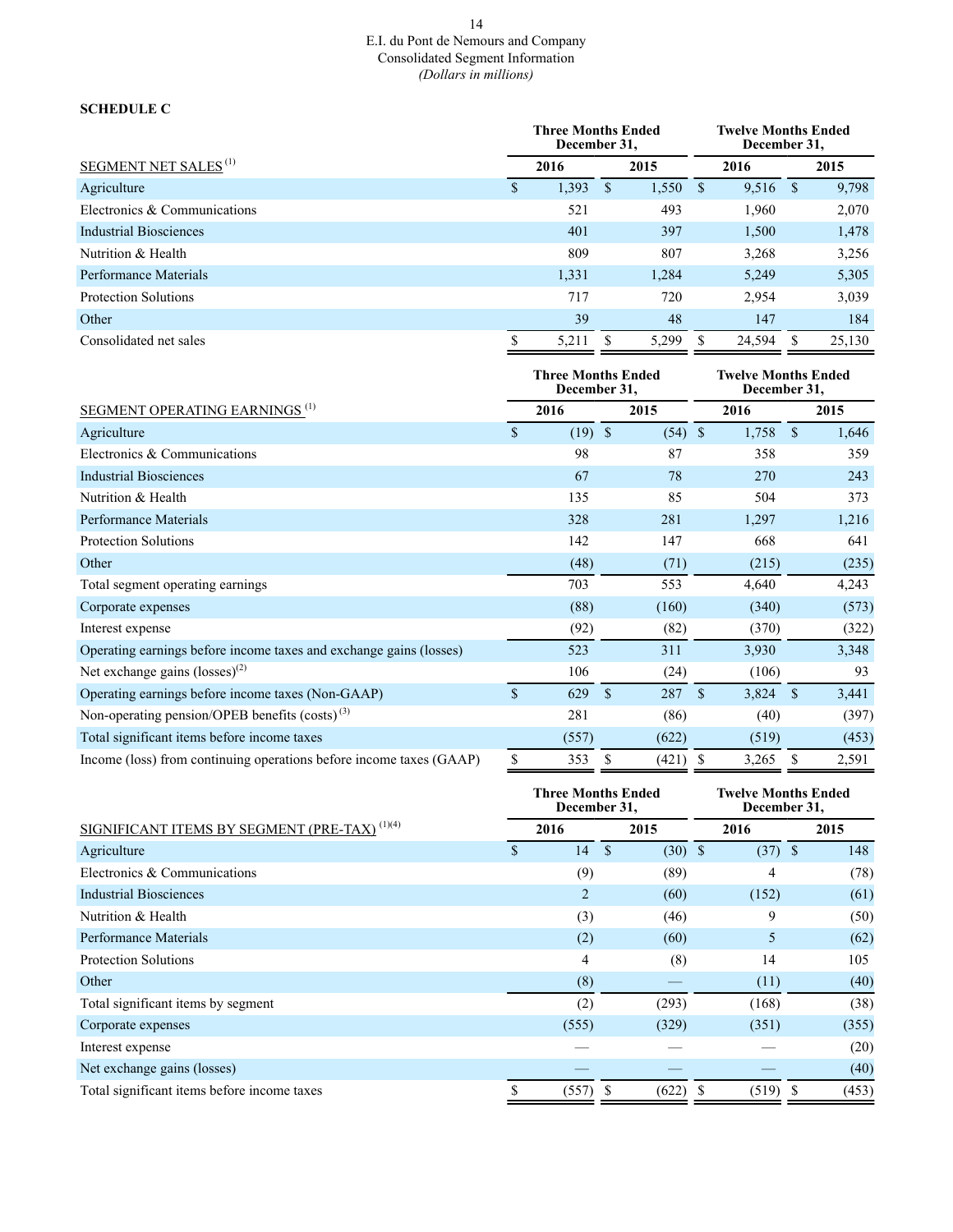# E.I. du Pont de Nemours and Company Consolidated Segment Information *(Dollars in millions)*

#### **SCHEDULE C (continued)**

#### Corporate Expenses

The reconciliation below reflects GAAP corporate expenses excluding significant items.

|                                      | <b>Three Months Ended</b><br>December 31, |      | <b>Twelve Months Ended</b><br>December 31, |      |  |      |  |
|--------------------------------------|-------------------------------------------|------|--------------------------------------------|------|--|------|--|
|                                      | 2016                                      | 2015 |                                            | 2016 |  | 2015 |  |
| Corporate expenses (GAAP)            | 643                                       | 489  |                                            | 691  |  | 928  |  |
| Less: Significant items charge $(4)$ | 555                                       | 329  |                                            | 351  |  | 355  |  |
| Corporate expenses (Non-GAAP)        | 88                                        | 160  |                                            | 340  |  | 573  |  |

<sup>(1)</sup> Segment operating earnings is defined as income (loss) from continuing operations before income taxes excluding significant pre-tax benefits (charges), non-operating pension/<br>OPEB costs, exchange gains (losses), cor

<sup>(2)</sup> See Schedule D for additional information on exchange gains and losses. Year to date 2015 exchange gains, on an operating earnings basis (Non-GAAP), excludes the impact of a \$23 exchange loss on non-operating pension.

<sup>(3)</sup> Fourth quarter 2016 and year to date 2016, non-operating pension/OPEB benefits (costs) include a \$382 pre-tax curtailment gain (\$254 after-tax or \$0.29 per share) related to the changes to the U.S. Pension Plan and U foreign pension balances.

(4) See Schedule B for detail of significant items.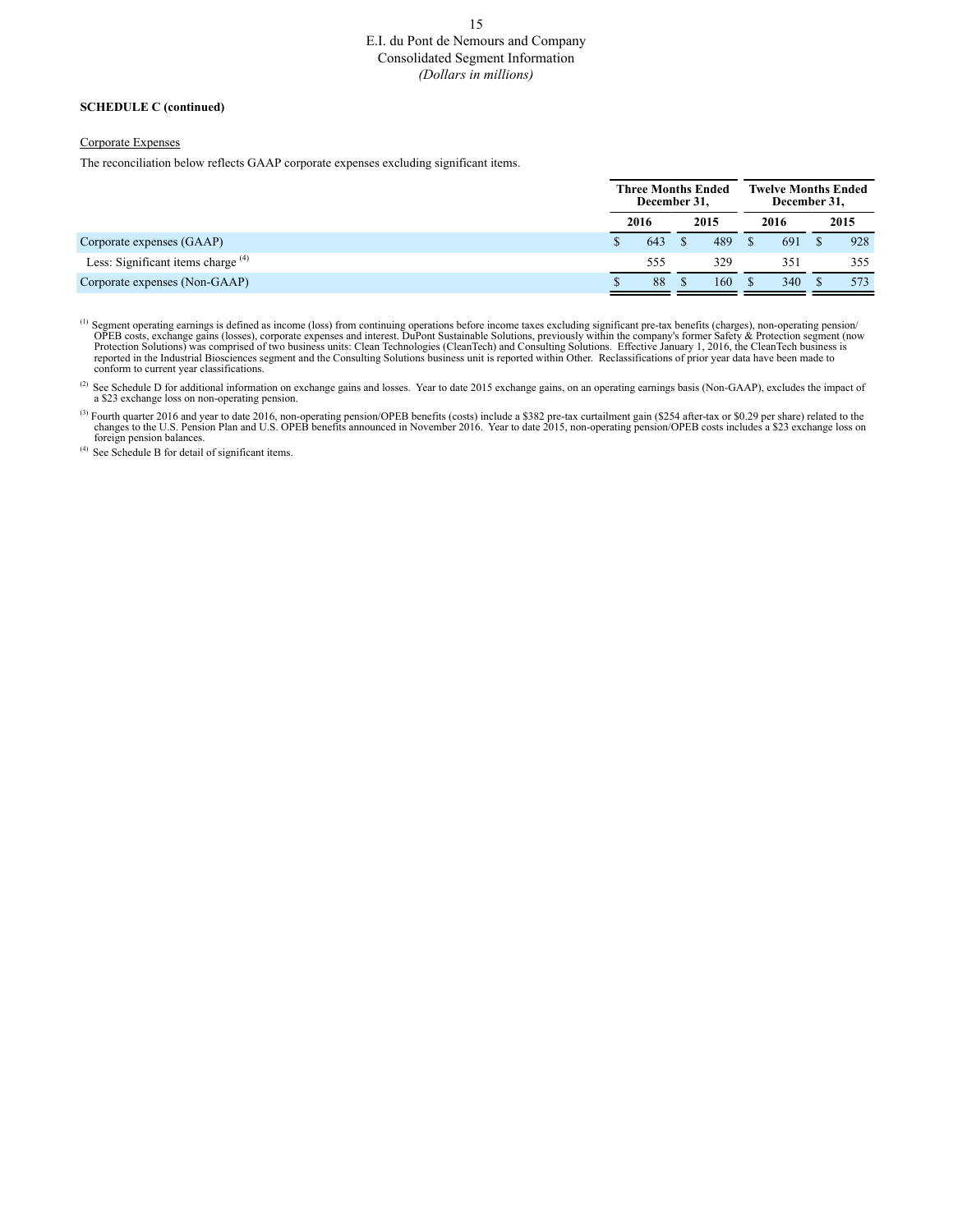### 16 E.I. du Pont de Nemours and Company Reconciliation of Non-GAAP Measures *(Dollars in millions, except per share amounts)*

## **SCHEDULE D**

## **Reconciliations of Adjusted EBIT / EBITDA to Consolidated Income Statements**

|       |      | 2015  |                                        | 2016                     |    | 2015                                    |
|-------|------|-------|----------------------------------------|--------------------------|----|-----------------------------------------|
| 252   |      |       |                                        | 2,521                    |    | 1,895                                   |
| 101   |      | (190) |                                        | 744                      |    | 696                                     |
| 353   | -S   |       |                                        | 3,265                    | -8 | 2,591                                   |
| 557   |      | 622   |                                        | 519                      |    | 453                                     |
| (281) |      | 86    |                                        | 40                       |    | 397                                     |
| 629   |      | 287   |                                        | 3,824                    | -8 | 3,441                                   |
| (2)   |      | (3)   |                                        | 12                       |    | 6                                       |
| 92    |      | 82    |                                        | 370                      |    | 322                                     |
| 723   |      | 372   |                                        | 4,182                    |    | 3,757                                   |
| 279   |      | 303   |                                        | 1,258                    |    | 1,338                                   |
| 1,002 |      | 675   |                                        | 5,440                    |    | 5,095                                   |
|       | 2016 |       | <b>Three Months Ended December 31,</b> | $(231)$ \$<br>$(421)$ \$ |    | <b>Twelve Months Ended December 31,</b> |

#### **Reconciliation of Operating Costs to Consolidated Income Statement Line Items**

GAAP operating costs is defined as other operating charges, selling, general and administrative expenses, and research and development expense. The reconciliation below reflects operating costs excluding significant items

|                                                 |    |                                 | Three Months Ended December 31, 2016 |                                                             |               |                                                                                              |              |                                 | Three Months Ended December 31, 2015   |                                |                                                                 |                     |  |  |
|-------------------------------------------------|----|---------------------------------|--------------------------------------|-------------------------------------------------------------|---------------|----------------------------------------------------------------------------------------------|--------------|---------------------------------|----------------------------------------|--------------------------------|-----------------------------------------------------------------|---------------------|--|--|
|                                                 |    | As<br><b>Reported</b><br>(GAAP) |                                      | Less:<br>Significant<br>Items $^{(1)}$                      |               | <b>Less: Non-</b><br>Operating<br>Pension/<br><b>OPEB</b><br>(Non-GAAP)<br><b>Benefits</b>   |              | As<br><b>Reported</b><br>(GAAP) | Less:<br>Significant<br>Items $^{(1)}$ |                                | <b>Less: Non-</b><br>Operating<br>Pension/<br><b>OPEB Costs</b> | $(Non-GAAP)$        |  |  |
| Other operating charges                         | S. | 182 \$                          |                                      | $\overline{\phantom{0}}$                                    | $\mathcal{S}$ | 182<br>\$.                                                                                   | $\mathbf{s}$ | 46S                             |                                        | $(130)$ \$                     | $\overline{\phantom{0}}$                                        | 176<br><sup>S</sup> |  |  |
| Selling, general and administrative<br>expenses |    | 964                             |                                      | 164                                                         |               | (112)<br>912                                                                                 |              | 1,075                           |                                        | 10                             | 35                                                              | 1,030               |  |  |
| Research and development expense                |    | 381                             |                                      |                                                             |               | (42)<br>423                                                                                  |              | 483                             |                                        | $\qquad \qquad \longleftarrow$ | 13                                                              | 470                 |  |  |
| Total                                           |    | $1,527$ \$                      |                                      | 164 \$                                                      |               | $(154)$ \$<br>1,517                                                                          |              | $1,604$ \$                      |                                        | $(120)$ \$                     | 48 \$                                                           | 1,676               |  |  |
|                                                 |    |                                 |                                      |                                                             |               |                                                                                              |              |                                 |                                        |                                |                                                                 |                     |  |  |
|                                                 |    |                                 |                                      |                                                             |               | <b>Twelve Months Ended December 31, 2016</b><br><b>Twelve Months Ended December 31, 2015</b> |              |                                 |                                        |                                |                                                                 |                     |  |  |
|                                                 |    |                                 |                                      |                                                             |               |                                                                                              |              |                                 |                                        |                                |                                                                 |                     |  |  |
|                                                 |    | As<br><b>Reported</b><br>(GAAP) |                                      | Less:<br>Significant<br>$\check{\rm{I}tems}$ <sup>(1)</sup> |               | <b>Less: Non-</b><br>Operating<br>Pension/<br><b>OPEB Costs</b><br>(Non-GAAP)                |              | As<br><b>Reported</b><br>(GAAP) | Less:<br>Significant<br>Items $(1)$    |                                | <b>Less: Non-</b><br>Operating<br>Pension/<br><b>OPEB Costs</b> | (Non-GAAP)          |  |  |
| Other operating charges                         |    | 686 \$                          |                                      | $(53)$ \$                                                   |               | 739<br>$\mathbf{\hat{s}}$                                                                    | \$           | 459 \$                          |                                        | $(286)$ \$                     | $\overline{\phantom{0}}$                                        | <sup>S</sup><br>745 |  |  |
| Selling, general and administrative<br>expenses |    | 4,319                           |                                      | 386                                                         |               | 16<br>3,917                                                                                  |              | 4,615                           |                                        | 10                             | 150                                                             | 4,455               |  |  |
| Research and development expense                |    | 1,641                           |                                      |                                                             |               | 1,635<br>6                                                                                   |              | 1,898                           |                                        |                                | 56                                                              | 1,842               |  |  |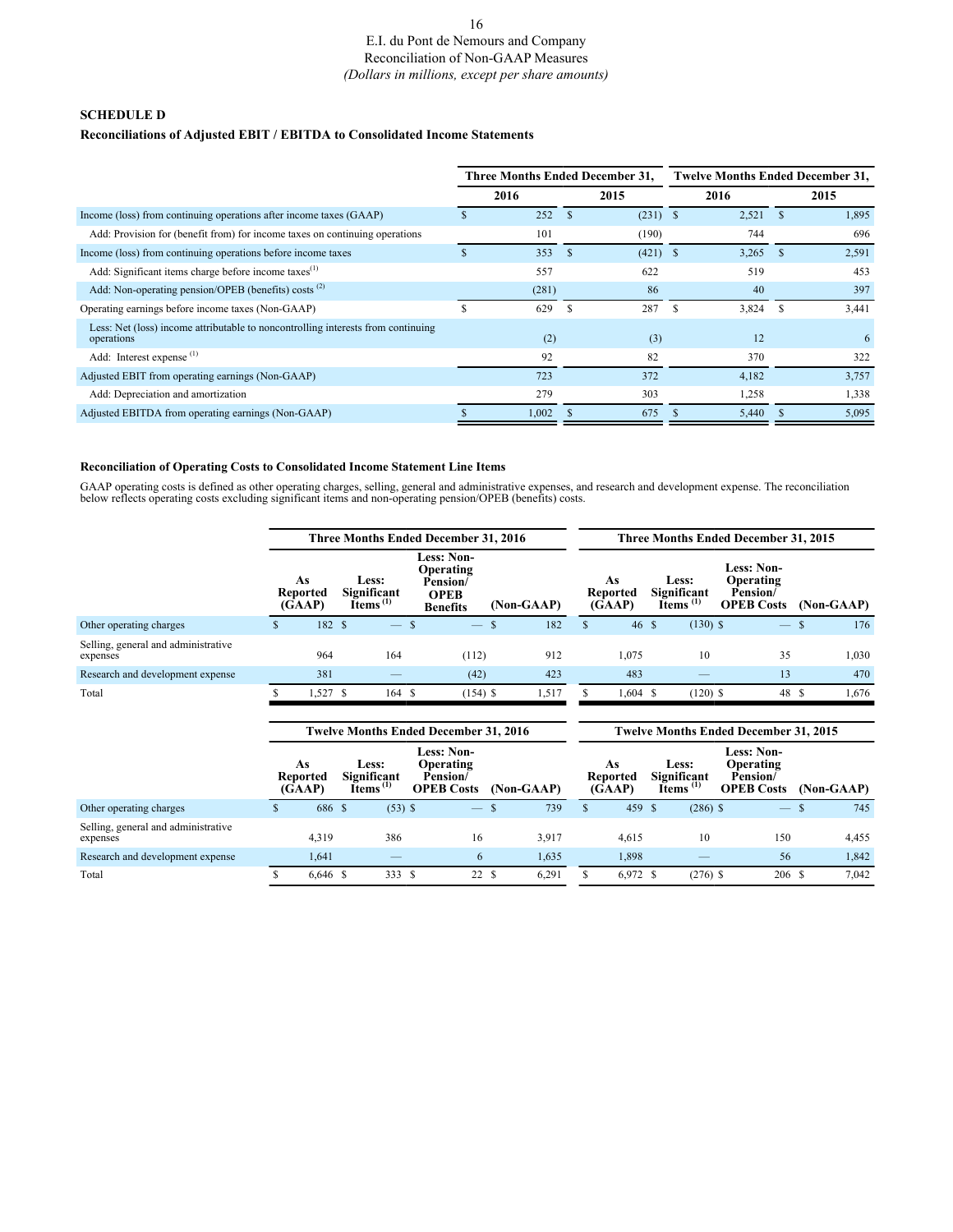# E.I. du Pont de Nemours and Company Reconciliation of Non-GAAP Measures *(Dollars in millions, except per share amounts)*

#### **SCHEDULE D (continued)**

#### **Reconciliation of Operating Earnings Per Share (EPS) Outlook**

The reconciliation below represents the company's outlook on an operating earnings basis, defined as earnings excluding significant items and non-operating pension/OPEB costs.

|                                                    |               | Quarter ended March 31,  |  |        |  |  |  |  |  |
|----------------------------------------------------|---------------|--------------------------|--|--------|--|--|--|--|--|
|                                                    |               | 2017 Outlook             |  |        |  |  |  |  |  |
| EPS from continuing operations (GAAP)              | <sup>\$</sup> | $1.14$ \$                |  | 1.39   |  |  |  |  |  |
|                                                    |               |                          |  |        |  |  |  |  |  |
| Significant items <sup><math>(1), (3)</math></sup> |               |                          |  |        |  |  |  |  |  |
| Transaction costs <sup>(3)</sup>                   |               | (0.15)                   |  | (0.02) |  |  |  |  |  |
| Gain on sale of entity                             |               | $\overline{\phantom{m}}$ |  | 0.24   |  |  |  |  |  |
| Restructuring charges, net                         |               | –                        |  | (0.06) |  |  |  |  |  |
| Customer claims adjustment                         |               |                          |  | 0.02   |  |  |  |  |  |
|                                                    |               |                          |  |        |  |  |  |  |  |
| Non-operating pension/OPEB costs - estimate        |               | (0.07)                   |  | (0.05) |  |  |  |  |  |
|                                                    |               |                          |  |        |  |  |  |  |  |
| Operating EPS (Non-GAAP)                           | <sup>\$</sup> | 1.36                     |  | 1.26   |  |  |  |  |  |

### **Exchange Gains/Losses on Operating Earnings (1)**

The company routinely uses forward exchange contracts to offset its net exposures, by currency, related to the foreign currency denominated monetary assets and liabilities of its operations. The objective of this program is to maintain an approximately balanced position in foreign currencies in order to minimize, on an after-tax basis, the effects of exchange rate changes. The net pre-tax exchange gains and losses are recorded in other loss, net and the related tax impact is recorded in provision for (benefit from) income taxes on the Consolidated Income Statements.

|                                                                   | <b>Three Months Ended</b><br>December 31, |       |    |      |               | <b>Twelve Months Ended</b><br>December 31, |             |       |
|-------------------------------------------------------------------|-------------------------------------------|-------|----|------|---------------|--------------------------------------------|-------------|-------|
|                                                                   | 2016<br>2015                              |       |    |      |               | 2016                                       |             | 2015  |
| <b>Subsidiary Monetary Position Gain (Loss)</b>                   |                                           |       |    |      |               |                                            |             |       |
| Pre-tax exchange gains (losses)                                   | $\mathbb{S}$                              | 13    | \$ | (23) | \$            | 198                                        | \$          | (320) |
| Local tax (expenses) benefits                                     |                                           | (97)  |    | (44) |               | (126)                                      |             | (70)  |
| Net after-tax impact from subsidiary exchange (losses) gains      |                                           | (84)  |    | (67) |               | 72                                         |             | (390) |
| <b>Hedging Program Gain (Loss)</b>                                |                                           |       |    |      |               |                                            |             |       |
| Pre-tax exchange gains (losses)                                   | $\mathbf S$                               | 93    | \$ | (1)  | <sup>\$</sup> | (304)                                      | $\mathbf S$ | 413   |
| Tax (expenses) benefits                                           |                                           | (33)  |    |      |               | 110                                        |             | (150) |
| Net after-tax impact from hedging program exchange gains (losses) |                                           | 60    |    | (1)  |               | (194)                                      |             | 263   |
| <b>Total Exchange Gain (Loss)</b>                                 |                                           |       |    |      |               |                                            |             |       |
| Pre-tax exchange gains (losses) $(4)$                             | \$                                        | 106   | \$ | (24) | \$            | (106)                                      | S           | 93    |
| Tax (expenses) benefits                                           |                                           | (130) |    | (44) |               | (16)                                       |             | (220) |
| Net after-tax exchange losses                                     |                                           | (24)  |    | (68) |               | (122)                                      |             | (127) |

As shown above, the "Total Exchange Gain (Loss)" is the sum of the "Subsidiary Monetary Position Gain (Loss)" and the "Hedging Program Gain (Loss)."

#### 17